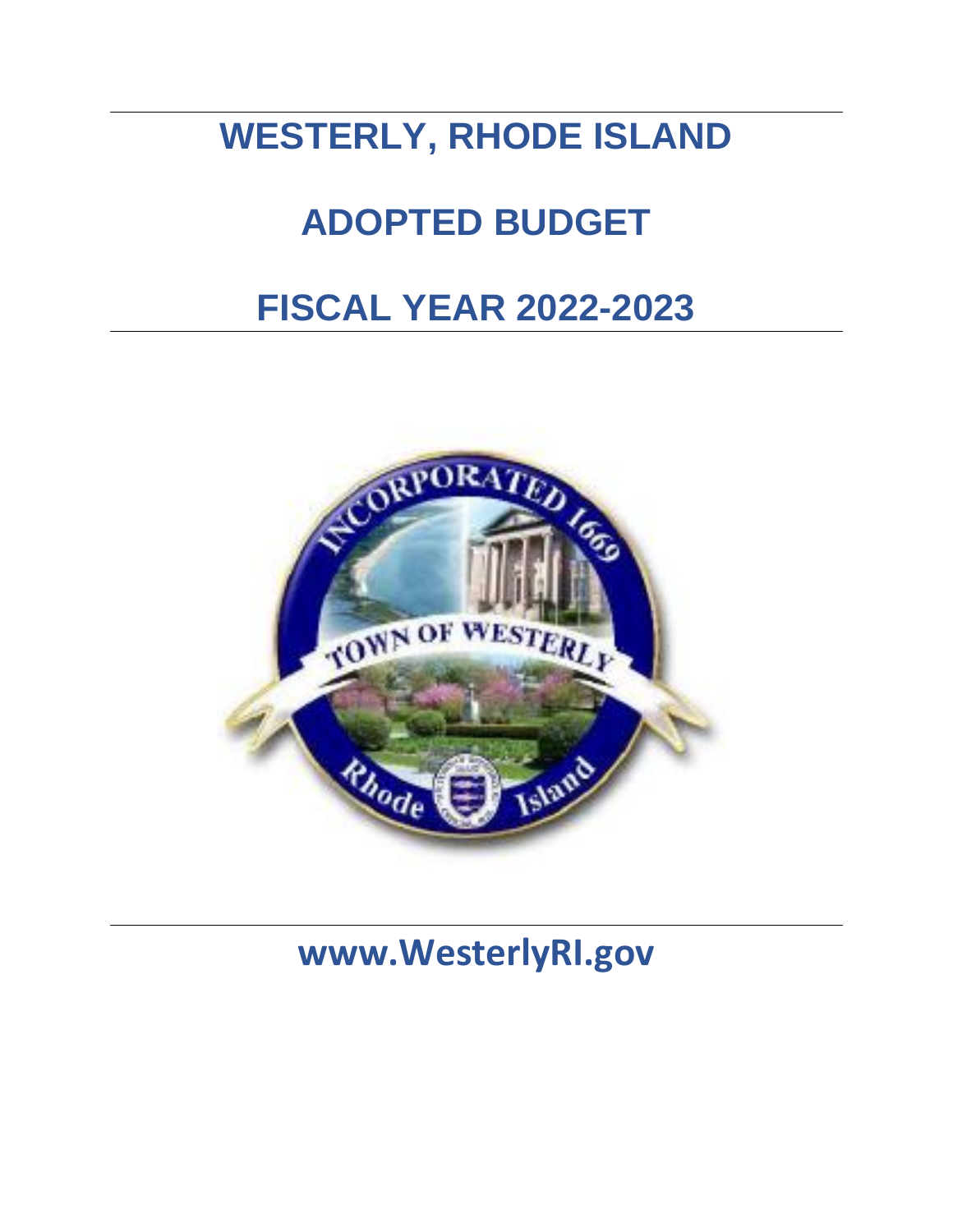|                                          |                                  | <b>TOWN OF WESTERLY</b>          |                |                     |
|------------------------------------------|----------------------------------|----------------------------------|----------------|---------------------|
|                                          |                                  | <b>ADOPTED BUDGET</b>            |                |                     |
|                                          |                                  | JULY 1, 2022- JUNE 30, 2023      |                |                     |
|                                          |                                  |                                  | 2023           | 2023                |
|                                          |                                  |                                  | <b>FINANCE</b> |                     |
| <b>GENERAL FUND</b>                      |                                  |                                  | <b>BOARD</b>   | <b>TOWN COUNCIL</b> |
| <b>1010010 General Property Taxes</b>    |                                  |                                  |                |                     |
| 1010010                                  | 401010                           | <b>Current Property Taxes</b>    | (73, 533, 174) | (72, 781, 794)      |
| 1010010                                  | 401020                           | Motor Vehicles - Excise Taxes    | (2,613,462)    | (2,493,813)         |
| 1010010                                  | 401021                           | <b>Personal Property Taxes</b>   | (1,086,283)    | (1,360,800)         |
| 1010010                                  | 401030                           | <b>Prior Year Property Taxes</b> | (550,000)      | (550,000)           |
| 1010010                                  | 401050                           | <b>Town Tax Interest</b>         | (335,000)      | (335,000)           |
| 1010010                                  | 401090                           | Pro-Ration                       |                |                     |
| 1010010                                  | 401120                           | <b>Tax Sale Revenue</b>          |                |                     |
| 1010010                                  | 401141                           | Copy/DMV Release                 |                |                     |
| 1010010                                  | 401200                           | Housing Authority - In Lieu of   | (15,000)       | (15,000)            |
| <b>TOTAL</b>                             | <b>General Property Taxes</b>    |                                  | (78, 132, 919) | (77, 536, 407)      |
| <b>1010011 Licenses and Permits</b>      |                                  |                                  |                |                     |
| 1010011                                  | 402020                           | <b>Various Licenses</b>          | (45, 577)      | (45, 577)           |
| 1010011                                  | 402040                           | <b>Beverages</b>                 | (66, 995)      | (66, 995)           |
| 1010011                                  | 402050                           | <b>Solar Permits</b>             | (15,000)       | (15,000)            |
| 1010011                                  | 402060                           | <b>Mooring Permits</b>           | (92,500)       | (92, 500)           |
| 1010011                                  | 402320                           | Dog Licenses                     | (7,000)        | (7,000)             |
| 1010011                                  | 402330                           | Fines & Fees                     | (3,000)        | (3,000)             |
| 1010011                                  | 402335                           | <b>Adoption Fees</b>             | (15,000)       | (15,000)            |
| 1010011                                  | 402520                           | Marriage                         | (1, 320)       | (1, 320)            |
| 1010011                                  | 402600                           | Pistols                          | (1,500)        | (1,500)             |
| 1010011                                  | 402680                           | Raffles                          | (200)          | (200)               |
| 1010011                                  | 402960                           | <b>Building Permits</b>          | (310,000)      | (310,000)           |
| 1010011                                  | 402970                           | <b>Plumbing Permits</b>          | (22,000)       | (22,000)            |
| 1010011                                  | 402980                           | <b>Electrical Permits</b>        | (60,000)       | (60,000)            |
| 1010011                                  | 402990                           | <b>Mechanical Permits</b>        | (65,000)       | (65,000)            |
| 1010011                                  | 402995                           | <b>E-Permit Application Fee</b>  | (15,000)       | (15,000)            |
| <b>TOTAL</b>                             | <b>Licenses and Permits</b>      |                                  | (720, 092)     | (720,092)           |
| <b>1010012 Fines and Penalties</b>       |                                  |                                  |                |                     |
| 1010012                                  | 402021                           | <b>Criminal Record Checks</b>    | (300)          | (300)               |
| 1010012                                  | 403100                           | Motor Vehicle Violations         | (75,000)       | (75,000)            |
| 1010012                                  | 403200                           | V.I.N.                           | (15,000)       | (15,000)            |
| 1010012                                  | 403350                           | <b>Police Accident Reports</b>   | (4,000)        | (4,000)             |
| 1010012                                  | 403390                           | <b>Court Restitution</b>         | (100)          | (100)               |
| 1010012                                  | 403480                           | <b>Municipal Court</b>           | (13,000)       | (13,000)            |
| 1010012                                  | 403520                           | <b>Parking Tickets</b>           | (85,000)       | (85,000)            |
| 1010012                                  | 403550                           | Min Housing Lien/Penalties       | (9,000)        | (9,000)             |
| <b>TOTAL</b>                             | <b>Fines and Penalties</b>       |                                  | (201, 400)     | (201, 400)          |
| <b>1010013 Use of Property and Money</b> |                                  |                                  |                |                     |
| 1010013                                  | 404080                           | Rentals                          | (15,000)       | (15,000)            |
| 1010013                                  | 404081                           | <b>Build America Bond</b>        | (477,000)      | (477,000)           |
| 1010013                                  | 404100                           | Interest on Investments          | (75,000)       | (75,000)            |
| <b>TOTAL</b>                             | <b>Use of Property and Money</b> |                                  | (567,000)      | (567,000)           |
| 1010014 State Grant In Aid - General     |                                  |                                  |                |                     |
| 1010014                                  | 405100                           | Public Service Corp. Tax         | (268, 491)     | (268, 491)          |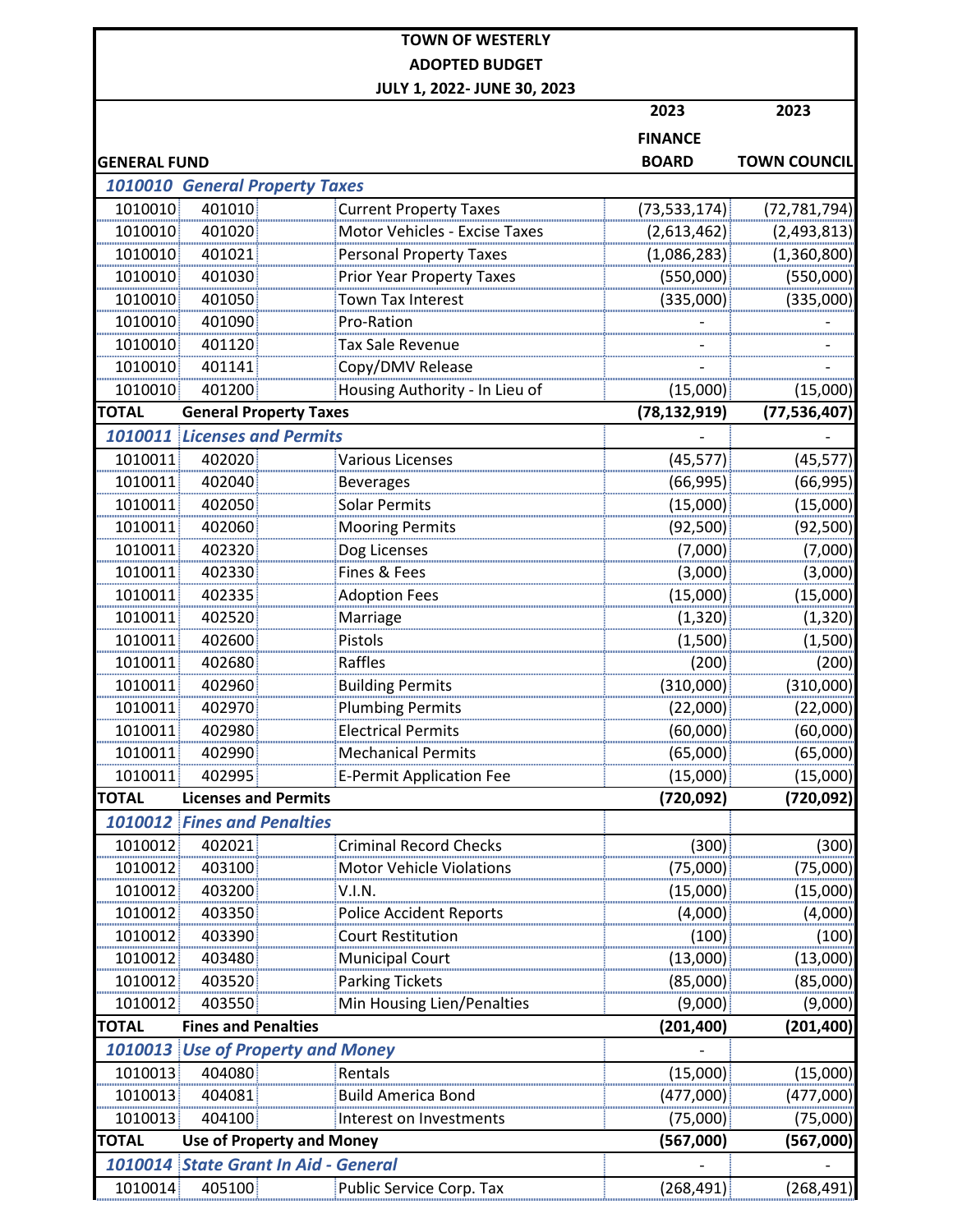|              |                                     |                                           | 2023           | 2023                |
|--------------|-------------------------------------|-------------------------------------------|----------------|---------------------|
|              |                                     |                                           | <b>FINANCE</b> |                     |
| GENERAL FUND |                                     |                                           | <b>BOARD</b>   | <b>TOWN COUNCIL</b> |
| 1010014      | 405250                              | <b>State Beach</b>                        | (225,000)      | (225,000)           |
| 1010014      | 405360                              | M V Reimbursement - 44-34-1.2             | (220,009)      | (220,009)           |
| 1010014      | 405361                              | MV Phase-Out Reimbursement                | (2,530,942)    | (2,669,144)         |
| 1010014      | 405450                              | <b>Vacation Rental Tax</b>                | (85,000)       | (85,000)            |
| 1010014      | 405460                              | <b>Meal Tax</b>                           | (1, 123, 782)  | (1, 123, 782)       |
| 1010014      | 405490                              | <b>Hotel Tax</b>                          | (1,544,274)    | (1, 544, 274)       |
| 1010014      | 405530                              | In Lieu of Taxes                          | (187, 778)     | (187, 778)          |
| 1010014      | 405800                              | <b>Westerly Public Library</b>            | (368, 242)     | (368, 242)          |
| <b>TOTAL</b> |                                     | <b>State Grant In Aid - General Fund</b>  | (6, 553, 518)  | (6,691,720)         |
|              | 1010015 State Grant In Aid - School |                                           |                |                     |
| 1010015      | 405500                              | <b>School Operations</b>                  | (8,078,504)    | (7,997,821)         |
| 1010015      | 405502                              | <b>School Housing Aid</b>                 | (1,580,523)    | (1,580,523)         |
| <b>TOTAL</b> | <b>State Grant In Aid - School</b>  |                                           | (9,659,027)    | (9,578,344)         |
|              |                                     | <b>1010017 Revenue From Other Sources</b> |                |                     |
| 1010017      | 402332                              | <b>Shelter Clinic Revenue</b>             | (86,000)       | (86,000)            |
| 1010017      | 402336                              | <b>SUFA Support</b>                       | (10,000)       | (10,000)            |
| 1010017      | 406050                              | Assessor's Maps                           | (700)          | (700)               |
| 1010017      | 406110                              | <b>Title Search Certificates</b>          | (24,000)       | (24,000)            |
| 1010017      | 406150                              | Miscellaneous                             | (25,000)       | (25,000)            |
| 1010017      | 406170                              | <b>DOT Cruiser Fees</b>                   | (100,000)      | (100,000)           |
| 1010017      | 406171                              | Police Detail Admin. Fees                 | (25,000)       | (25,000)            |
| 1010017      | 406173                              | <b>Airport Aid</b>                        | (50,000)       | (50,000)            |
| 1010017      | 406174                              | Police SRO Fee                            | (90,000)       | (90,000)            |
| 1010017      | 406176                              | Police Private Duty                       | (450,000)      | (450,000)           |
| 1010017      | 406188                              | <b>Verizon Lease</b>                      | (33, 388)      | (33, 388)           |
| 1010017      | 406200                              | Recording                                 | (260,000)      | (260,000)           |
| 1010017      | 406210                              | Copies & Certificates                     | (58,000)       | (58,000)            |
| 1010017      | 406220                              | <b>Probate Fees</b>                       | (42,500)       | (42, 500)           |
| 1010017      | 406230                              | <b>Probate Advertising</b>                | (7,500)        | (7,500)             |
| 1010017      | 406240                              | <b>Public Advertising</b>                 | (7, 546)       | (7, 546)            |
| 1010017      | 406250                              | Zoning Ads, Certificates, Fees            | (4,000)        | (4,000)             |
| 1010017      | 406260                              | Zoning Applications                       | (10,000)       | (10,000)            |
| 1010017      | 406261                              | <b>Planning Applications</b>              | (12,500)       | (12, 500)           |
| 1010017      | 406280                              | <b>Rezone Petitions</b>                   | (1,500)        | (1,500)             |
| 1010017      | 406290                              | <b>Zoning Certificates</b>                | (38,000)       | (38,000)            |
| 1010017      | 406400                              | <b>School Receipts</b>                    | (5,000)        | (5,000)             |
| 1010017      | 406900                              | RTT - Town                                | (580,000)      | (580,000)           |
| 1010017      | 406361                              | <b>Opioid Settlement</b>                  |                | (15, 627)           |
| <b>TOTAL</b> | <b>Revenue From Other Sources</b>   |                                           | (1,920,634)    | (1,936,261)         |
|              | 1010018 Recreation                  |                                           |                |                     |
| 1010018      | 407100                              | Town Beach Parking                        | (196,000)      | (196,000)           |
| 1010018      | 407101                              | Wuskenau Beach                            | (85,000)       | (85,000)            |
| 1010018      | 407200                              | <b>Town Beach Concession</b>              | (20,000)       | (20,000)            |
| 1010018      | 407201                              | Miscellaneous Receipts/Rec.               | (3,000)        | (3,000)             |
| 1010018      | 407300                              | <b>Recreation Fees</b>                    | (20,000)       | (20,000)            |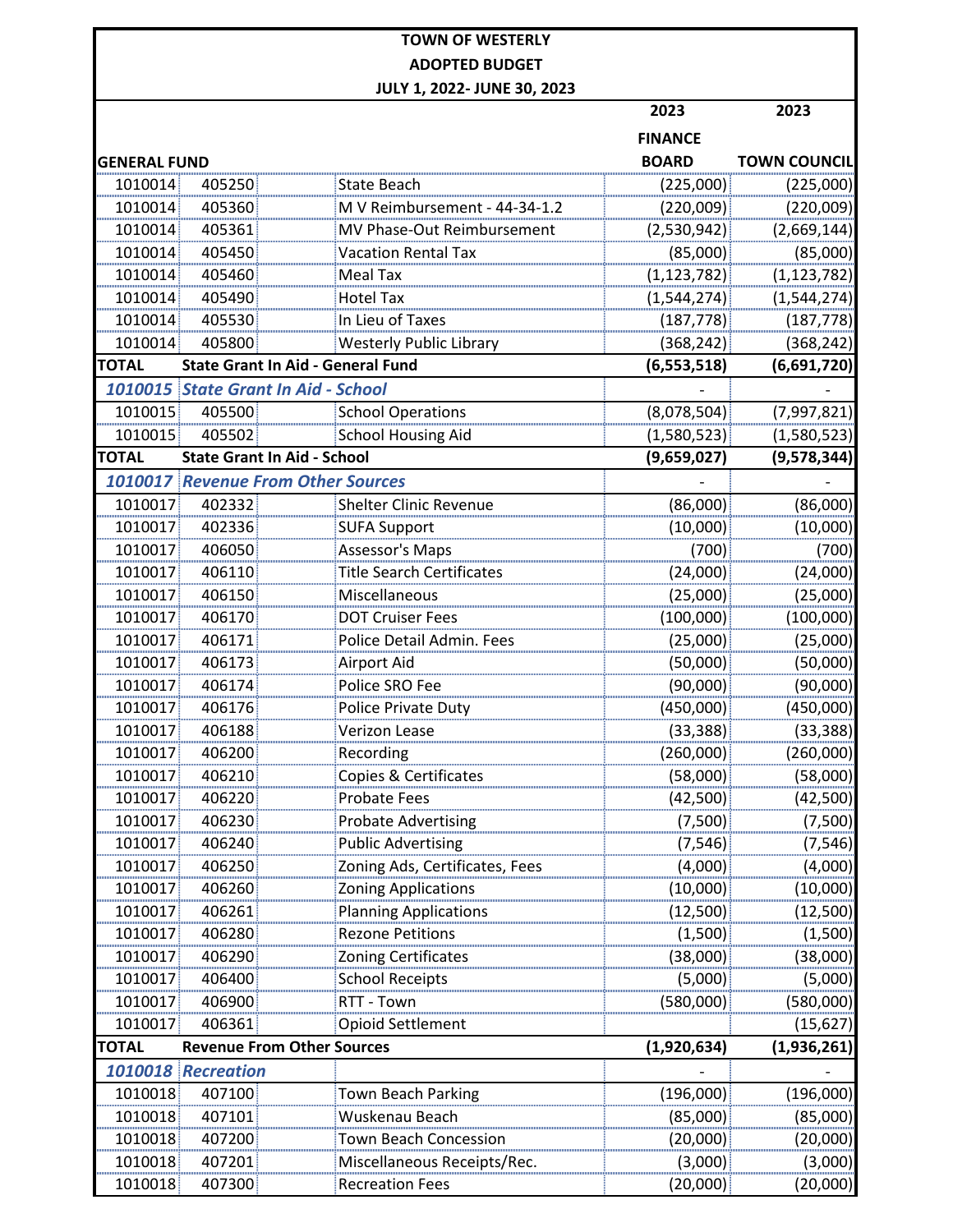|                     |                                      | JULY 1, 2022- JUNE 30, 2023     |                |                     |
|---------------------|--------------------------------------|---------------------------------|----------------|---------------------|
|                     |                                      |                                 | 2023           | 2023                |
|                     |                                      |                                 | <b>FINANCE</b> |                     |
| <b>GENERAL FUND</b> |                                      |                                 | <b>BOARD</b>   | <b>TOWN COUNCIL</b> |
| <b>TOTAL</b>        | Recreation                           |                                 | (324,000)      | (324,000)           |
|                     | <b>1010099 School Appropriations</b> |                                 |                |                     |
| 1010099             | 502952                               | <b>State Aid Expenditures</b>   | 8,078,504      | 7,997,821           |
| 1010099             | 502953                               | Local Appropriation Expend.     | 49,542,567     | 49,059,463          |
| <b>TOTAL</b>        | <b>School Appropriations</b>         |                                 | 57,621,071     | 57,057,284          |
|                     | 1010101 Town Council                 |                                 |                |                     |
| 1010101             | 501160                               | <b>Town Council Members</b>     | 18,204         | 21,445              |
| 1010101             | 501161                               | <b>Town Sergeant</b>            | 3,000          | 3,000               |
| 1010101             | 502210                               | <b>Payroll Taxes</b>            | 1,393          | 1,640               |
| 1010101             | 502215                               | <b>Workers' Compensation</b>    | 20             | 22                  |
| 1010101             | 502500                               | <b>Professional Dev</b>         | 10,501         | 10,501              |
| 1010101             | 502950                               | <b>Contractual Services</b>     | 10,530         | 10,530              |
| 1010101             | 502990                               | Contributions & Other Expenses  | 5,000          | 5,000               |
| 1010101             | 503130                               | <b>Office Supplies</b>          | 500            | 500                 |
| 1010101             | 505133                               | <b>Town Council Pension</b>     | 13,147         | 13,147              |
| <b>TOTAL</b>        | <b>Town Council</b>                  |                                 | 62,293         | 65,785              |
|                     | 1010102 Finance Board                |                                 |                |                     |
| 1010102             | 502950                               | <b>Contractual Service</b>      | 2,000          | 2,000               |
| <b>TOTAL</b>        | <b>Finance Board</b>                 |                                 | 2,000          | 2,000               |
|                     | <b>1010201 Town Clerk</b>            |                                 |                |                     |
| 1010201             | 500200                               | <b>Town Clerk</b>               | 59,994         | 59,994              |
| 1010201             | 500340                               | Deputy Town Clerk               | 59,007         | 59,007              |
| 1010201             | 500760 xx                            | Office Assistant                | 55,142         | 55,142              |
| 1010201             | 501020                               | Part Time                       | 34,464         | 34,464              |
| 1010201             | 501040                               | Overtime & Standby              | 500            | 500                 |
| 1010201             | 502010                               | Advertising                     | 40,000         | 40,000              |
| 1010201             | 502201                               | Life Insurance                  | 360            | 360                 |
| 1010201             | 502209                               | Health Insurance                | 41,467         | 41,467              |
| 1010201             | 502210                               | <b>Payroll Taxes</b>            | 15,478         | 15,478              |
| 1010201             | 502214                               | Disability Insurance            | 381            | 381                 |
| 1010201             | 502215                               | <b>Workers' Compensation</b>    | 272            | 272                 |
| 1010201             | 502227                               | Dental                          | 3,265          | 3,265               |
| 1010201             | 502300                               | Printing & Binding              | 1,000          | 1,000               |
| 1010201             | 502500                               | <b>Professional Development</b> | 3,340          | 3,340               |
| 1010201             | 502650                               | Maintenance of Equipment        | 2,250          | 2,250               |
| 1010201             | 502900                               | <b>Professional Services</b>    | 30,000         | 30,000              |
| 1010201             | 503030                               | Clothing                        | 125            | 125                 |
| 1010201             | 503040                               | <b>Books &amp; Publications</b> | 10,000         | 10,000              |
| 1010201             | 503130                               | <b>Office Supplies</b>          | 4,000          | 4,000               |
| 1010201             | 504130                               | Office Equipment                | 11,150         | 11,150              |
| 1010201             | 505134                               | <b>Admin Pension</b>            | 11,900         | 11,900              |
| 1010201             | 505136                               | Local 808 Pension               | 4,909          | 4,909               |
| <b>TOTAL</b>        | <b>Town Clerk</b>                    |                                 | 389,003        | 389,003             |
|                     | <b>1010301 Board of Canvassers</b>   |                                 |                |                     |
| 1010301             | 500342                               | Registrar/Clerk Brd of Canvsrs  | 58,789         | 58,789              |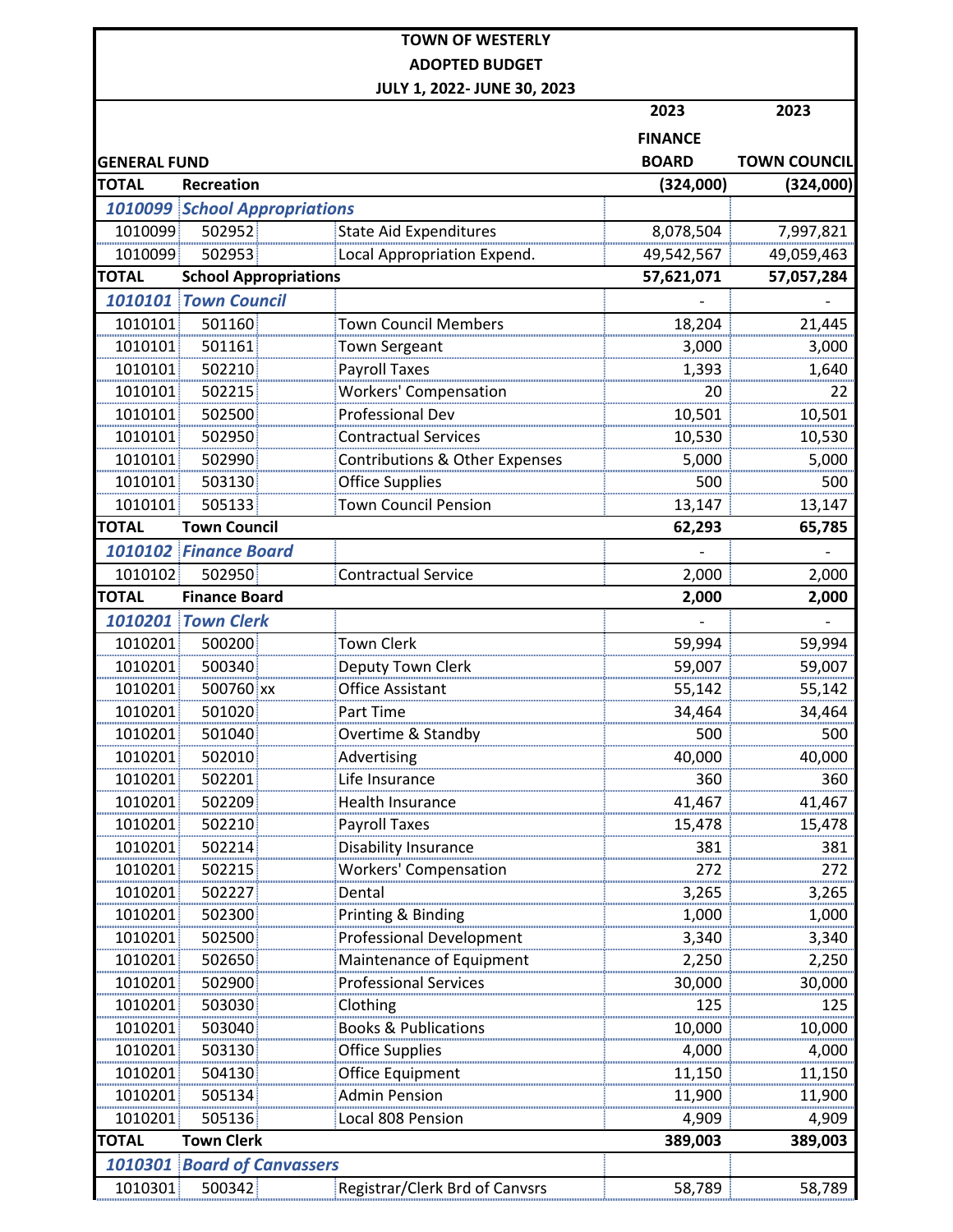|                     |                            |                                      | 2023           | 2023                |
|---------------------|----------------------------|--------------------------------------|----------------|---------------------|
|                     |                            |                                      | <b>FINANCE</b> |                     |
| <b>GENERAL FUND</b> |                            |                                      | <b>BOARD</b>   | <b>TOWN COUNCIL</b> |
| 1010301             | 500430                     | <b>Municipal Court Clerk</b>         | 10,578         | 10,578              |
| 1010301             | 501040                     | Overtime & Standby                   | 350            | 350                 |
| 1010301             | 502010                     | Advertising                          | 1,070          | 1,070               |
| 1010301             | 502201                     | Life Insurance                       | 207            | 207                 |
| 1010301             | 502209                     | <b>Health Insurance</b>              | 21,586         | 21,586              |
| 1010301             | 502210                     | <b>Payroll Taxes</b>                 | 5,022          | 5,022               |
| 1010301             | 502214                     | Disability Insurance                 | 222            | 222                 |
| 1010301             | 502215                     | <b>Workers' Compensation</b>         | 98             | 98                  |
| 1010301             | 502227                     | Dental                               | 1,274          | 1,274               |
| 1010301             | 502902                     | <b>Election Expense</b>              | 60,607         | 60,607              |
| 1010301             | 502950                     | <b>Contractual Services</b>          | 1,500          | 1,500               |
| 1010301             | 503130                     | <b>Office Supplies</b>               | 500            | 500                 |
| 1010301             | 504130                     | Office Equipment                     | 500            | 500                 |
| 1010301             | 505134                     | <b>Admin Pension</b>                 | 6,937          | 6,937               |
| <b>TOTAL</b>        | <b>Board of Canvassers</b> |                                      | 169,240        | 169,240             |
|                     | 1010501 Legal Services     |                                      |                |                     |
| 1010501             | 500102                     | <b>Town Solicitor</b>                | 54,000         | 54,000              |
| 1010501             | 501020                     | Part Time                            | 163,224        | 163,224             |
| 1010501             | 502110                     | <b>Office Supplies</b>               | 1,500          | 1,500               |
| 1010501             | 502900                     | <b>Professional Services</b>         | 276,000        | 276,000             |
| 1010501             | 502920                     | Arbitration/Other Fees               | 7,000          | 7,000               |
| <b>TOTAL</b>        | <b>Legal Services</b>      |                                      | 501,724        | 501,724             |
| 1010601             | <b>Town Manager</b>        |                                      |                |                     |
| 1010601             | 500100                     | <b>Town Manager</b>                  | 106,118        | 106,118             |
| 1010601             | 500108                     | <b>Assistant Town Manager</b>        |                | 60,000              |
| 1010601             | 500105                     | <b>Purchasing Agent/Risk Manager</b> | 24,549         | 24,549              |
| 1010601             | 500360                     | <b>Executive Assistant</b>           | 41,620         | 41,620              |
| 1010601             | 502003                     | First Aid                            | 500            | 500                 |
| 1010601             | 502190                     | <b>Other Expenses</b>                | 5,000          | 5,000               |
| 1010601             | 502201                     | Life Insurance                       | 270            | 360                 |
| 1010601             | 502209                     | <b>Health Insurance</b>              | 25,173         | 36,166              |
| 1010601             | 502210                     | <b>Payroll Taxes</b>                 | 12,918         | 17,393              |
| 1010601             | 502214                     | Disability Insurance                 | 551            | 743                 |
| 1010601             | 502215                     | <b>Workers' Compensation</b>         | 503            | 1,968               |
| 1010601             | 502227                     | Dental                               | 1,398          | 2,034               |
| 1010601             | 502300                     | Printing & Binding                   | 6,000          | 6,000               |
| 1010601             | 502500                     | <b>Professional Development</b>      | 32,937         | 32,937              |
| 1010601             | 502650                     | Maintenance of Equipment             | 400            | 400                 |
| 1010601             | 503040                     | <b>Books &amp; Publications</b>      | 750            | 750                 |
| 1010601             | 503130                     | <b>Office Supplies</b>               | 4,030          | 4,030               |
| 1010601             | 504089                     | Contingency                          | 150,000        | 150,000             |
| 1010601             | 504130                     | Office Equipment                     | 2,900          | 2,900               |
| 1010601             | 505134                     | <b>Admin Pension</b>                 | 17,229         | 23,229              |
| 1010601             | 506070                     | <b>Economic Development</b>          | 2,500          | 2,500               |
| <b>TOTAL</b>        | <b>Town Manager</b>        |                                      | 435,347        | 519,197             |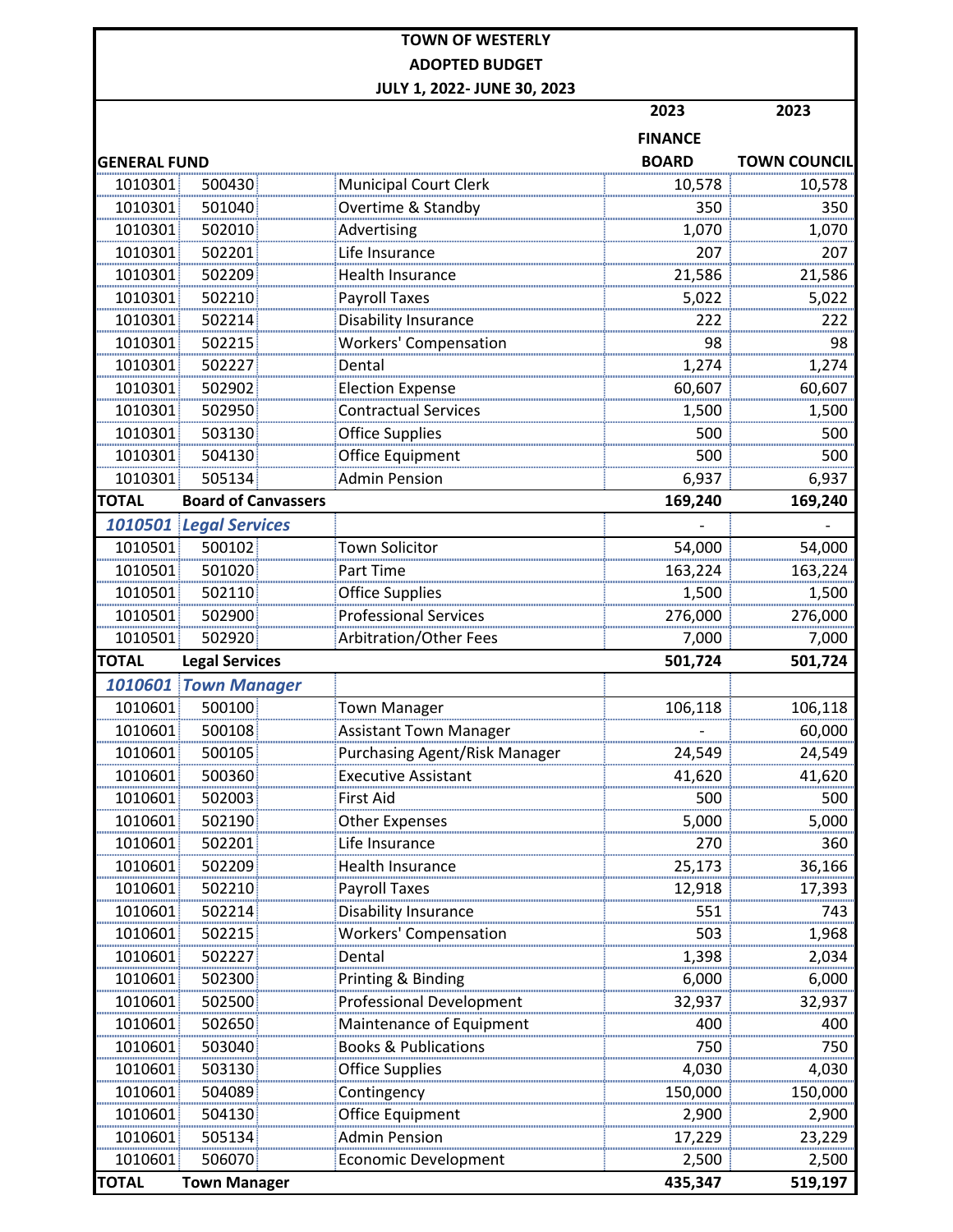|                     |                                   |                                 | 2023           | 2023                |
|---------------------|-----------------------------------|---------------------------------|----------------|---------------------|
|                     |                                   |                                 | <b>FINANCE</b> |                     |
| <b>GENERAL FUND</b> |                                   |                                 | <b>BOARD</b>   | <b>TOWN COUNCIL</b> |
|                     | 1010701 Finance Department        |                                 |                |                     |
| 1010701             | 500130                            | <b>Finance Director</b>         | 109,202        | 109,202             |
| 1010701             | 500181                            | <b>Accounts Payable Clerk</b>   | 31,217         | 31,217              |
| 1010701             | 500320                            | <b>Assnt Finance Director</b>   | 70,520         | 70,520              |
| 1010701             | 500382                            | Accountant                      | 43,050         | 43,050              |
| 1010701             | 500401                            | <b>Finance Assistant</b>        | 37,142         | 37,142              |
| 1010701             | 500402                            | Payroll Supervisor              | 20,910         | 20,910              |
| 1010701             | 500406                            | <b>Payroll Specialist</b>       | 30,750         | 30,750              |
| 1010701             | 501040                            | Overtime & Standby              | 1,000          | 1,000               |
| 1010701             | 502050                            | Postage                         | 30,000         | 30,000              |
| 1010701             | 502201                            | Life Insurance                  | 792            | 792                 |
| 1010701             | 502209                            | <b>Health Insurance</b>         | 63,753         | 63,753              |
| 1010701             | 502210                            | <b>Payroll Taxes</b>            | 25,572         | 25,572              |
| 1010701             | 502214                            | <b>Disability Insurance</b>     | 1,094          | 1,094               |
| 1010701             | 502215                            | <b>Workers' Compensation</b>    | 375            | 375                 |
| 1010701             | 502227                            | Dental                          | 3,514          | 3,514               |
| 1010701             | 502300                            | <b>Printing and Binding</b>     | 3,000          | 3,000               |
| 1010701             | 502500                            | <b>Professional Development</b> | 4,000          | 4,000               |
| 1010701             | 502900                            | <b>Professional Services</b>    | 46,000         | 46,000              |
| 1010701             | 502950                            | <b>Contractual Services</b>     | 21,000         | 21,000              |
| 1010701             | 503040                            | <b>Books &amp; Publications</b> | 239            | 239                 |
| 1010701             | 503130                            | <b>Office Supplies</b>          | 4,000          | 4,000               |
| 1010701             | 504130                            | Office Equipment                | 6,000          | 6,000               |
| 1010701             | 505134                            | <b>Admin Pension</b>            | 34,279         | 34,279              |
| 1010701             | 531170                            | <b>Auditors Fee</b>             | 59,500         | 59,500              |
| <b>TOTAL</b>        | <b>Finance Department</b>         |                                 | 646,908        | 646,908             |
|                     | 1010703 Assessment Administration |                                 |                |                     |
| 1010703             | 500190                            | <b>Town Assessor</b>            | 66,369         | 66,369              |
| 1010703             | 500350                            | <b>Assistant Assessor</b>       | 50,225         | 50,225              |
| 1010703             | 500410                            | <b>Field Appraiser</b>          | 39,462         | 39,462              |
| 1010703             | 500470 xx                         | <b>Acct Clerk III</b>           | 55,142         | 55,142              |
| 1010703             | 500850                            | <b>Assessment Assistant</b>     | 40,296         | 40,296              |
| 1010703             | 502010                            | Advertising                     | 1,500          | 1,500               |
| 1010703             | 502201                            | Life Insurance                  | 594            | 594                 |
| 1010703             | 502209                            | <b>Health Insurance</b>         | 43,924         | 43,924              |
| 1010703             | 502210                            | <b>Payroll Taxes</b>            | 18,803         | 18,803              |
| 1010703             | 502214                            | <b>Disability Insurance</b>     | 628            | 628                 |
| 1010703             | 502215                            | <b>Workers' Compensation</b>    | 2,801          | 2,801               |
| 1010703             | 502227                            | Dental                          | 2,104          | 2,104               |
| 1010703             | 502300                            | Printing & Binding              | 1,250          | 1,250               |
| 1010703             | 502500                            | <b>Professional Development</b> | 2,500          | 2,500               |
| 1010703             | 502950                            | <b>Contractual Services</b>     | 1,200          | 1,200               |
| 1010703             | 503030                            | Clothing                        | 125            | 125                 |
| 1010703             | 503040                            | <b>Books &amp; Publications</b> | 400            | 400                 |
|                     |                                   | <b>Office Supplies</b>          |                |                     |
| 1010703             | 503130                            |                                 | 3,500          | 3,500               |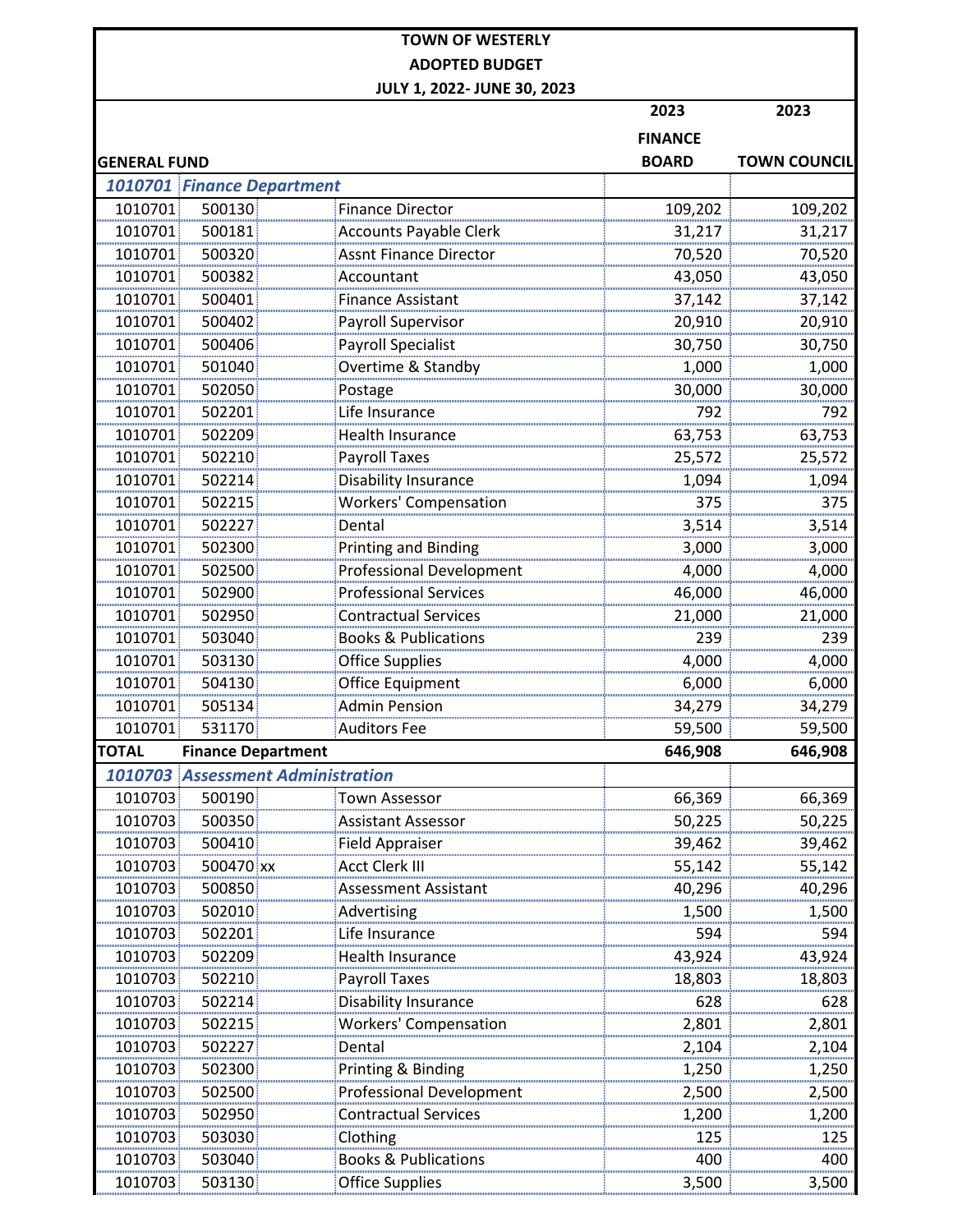|                     |                                  | JULY 1, 2022- JUNE 30, 2023          | 2023           | 2023                |
|---------------------|----------------------------------|--------------------------------------|----------------|---------------------|
|                     |                                  |                                      |                |                     |
|                     |                                  |                                      | <b>FINANCE</b> |                     |
| <b>GENERAL FUND</b> |                                  |                                      | <b>BOARD</b>   | <b>TOWN COUNCIL</b> |
| 1010703             | 504130                           | <b>Office Equipment</b>              | 2,710          | 2,710               |
| 1010703             | 505134                           | <b>Admin Pension</b>                 | 19,635         | 19,635              |
| 1010703             | 505136                           | Local 808 Pension                    | 4,909          | 4,909               |
| <b>TOTAL</b>        | <b>Assessment Administration</b> |                                      | 358,078        | 358,078             |
|                     | 1010704 Information Technology   |                                      |                |                     |
| 1010704             | 500310                           | <b>Information Systems Manager</b>   | 74,758         | 74,758              |
| 1010704             | 500311                           | <b>Information Systems Assistant</b> | 51,250         | 51,250              |
| 1010704             | 500312                           | IT Systems Administrator             | 62,320         | 62,320              |
| 1010704             | 500315                           | <b>IT Clerk-PT</b>                   | 34,619         | 34,619              |
| 1010704             | 502201                           | Life Insurance                       | 450            | 450                 |
| 1010704             | 502209                           | <b>Health Insurance</b>              | 51,959         | 51,959              |
| 1010704             | 502210                           | <b>Payroll Taxes</b>                 | 16,260         | 16,260              |
| 1010704             | 502214                           | Disability Insurance                 | 603            | 603                 |
| 1010704             | 502215                           | <b>Workers' Compensation</b>         | 305            | 305                 |
| 1010704             | 502227                           | Dental                               | 2,311          | 2,311               |
| 1010704             | 502500                           | <b>Professional Development</b>      | 600            | 600                 |
| 1010704             | 502900                           | <b>Professional Services</b>         | 10,000         | 10,000              |
| 1010704             | 502950                           | <b>Contractual Services</b>          | 338,415        | 338,415             |
| 1010704             | 503040                           | <b>Books &amp; Publications</b>      | 300            | 300                 |
| 1010704             | 503130                           | <b>Office Supplies</b>               | 1,000          | 1,000               |
| 1010704             | 504080                           | Computer Hard/Software               | 60,000         | 60,000              |
| 1010704             | 505134                           | <b>Admin Pension</b>                 | 18,833         | 18,833              |
| <b>TOTAL</b>        | <b>Information Technology</b>    |                                      | 723,983        | 723,983             |
|                     | 1010705 Probate Court            |                                      |                |                     |
| 1010705             | 500420                           | Court Judge                          | 15,000         | 15,375              |
| 1010705             | 500760                           | <b>Office Assistant</b>              | 55,142         | 55,142              |
| 1010705             | 502010                           | Advertising                          | 6,500          | 6,500               |
| 1010705             | 502201                           | Life Insurance                       | 90             | 90                  |
| 1010705             | 502209                           | <b>Health Insurance</b>              | 8,978          | 8,978               |
| 1010705             | 502210                           | <b>Payroll Taxes</b>                 | 5,209          | 5,237               |
| 1010705             | 502215                           | Workers' Compensation                | 114            | 114                 |
| 1010705             | 502227                           | Dental                               | 369            | 369                 |
| 1010705             | 502900                           | <b>Professional Services</b>         | 3,000          | 3,000               |
| 1010705             | 503030                           | Clothing                             | 125            | 125                 |
| 1010705             | 503130                           | <b>Office Supplies</b>               | 200            | 200                 |
| 1010705             | 505136                           | Local 808 Pension                    | 4,909          | 4,909               |
| <b>TOTAL</b>        | <b>Probate Court</b>             |                                      | 99,636         | 100,039             |
|                     | 1010706 Municipal Court          |                                      |                |                     |
| 1010706             | 500420                           | Court Judge                          | 15,000         | 15,375              |
| 1010706             | 500430                           | <b>Municipal Court Clerk</b>         | 59,942         | 59,942              |
| 1010706             | 502201                           | Life Insurance                       | 153            | 153                 |
|                     | 502209                           | <b>Health Insurance</b>              | 1,700          |                     |
| 1010706<br>1010706  | 502210                           | Payroll Taxes                        | 5,733          | 1,700<br>5,762      |
| 1010706             | 502214                           | <b>Disability Insurance</b>          | 192            | 192                 |
|                     |                                  |                                      |                |                     |
| 1010706             | 502215                           | <b>Workers' Compensation</b>         | 107            | 107                 |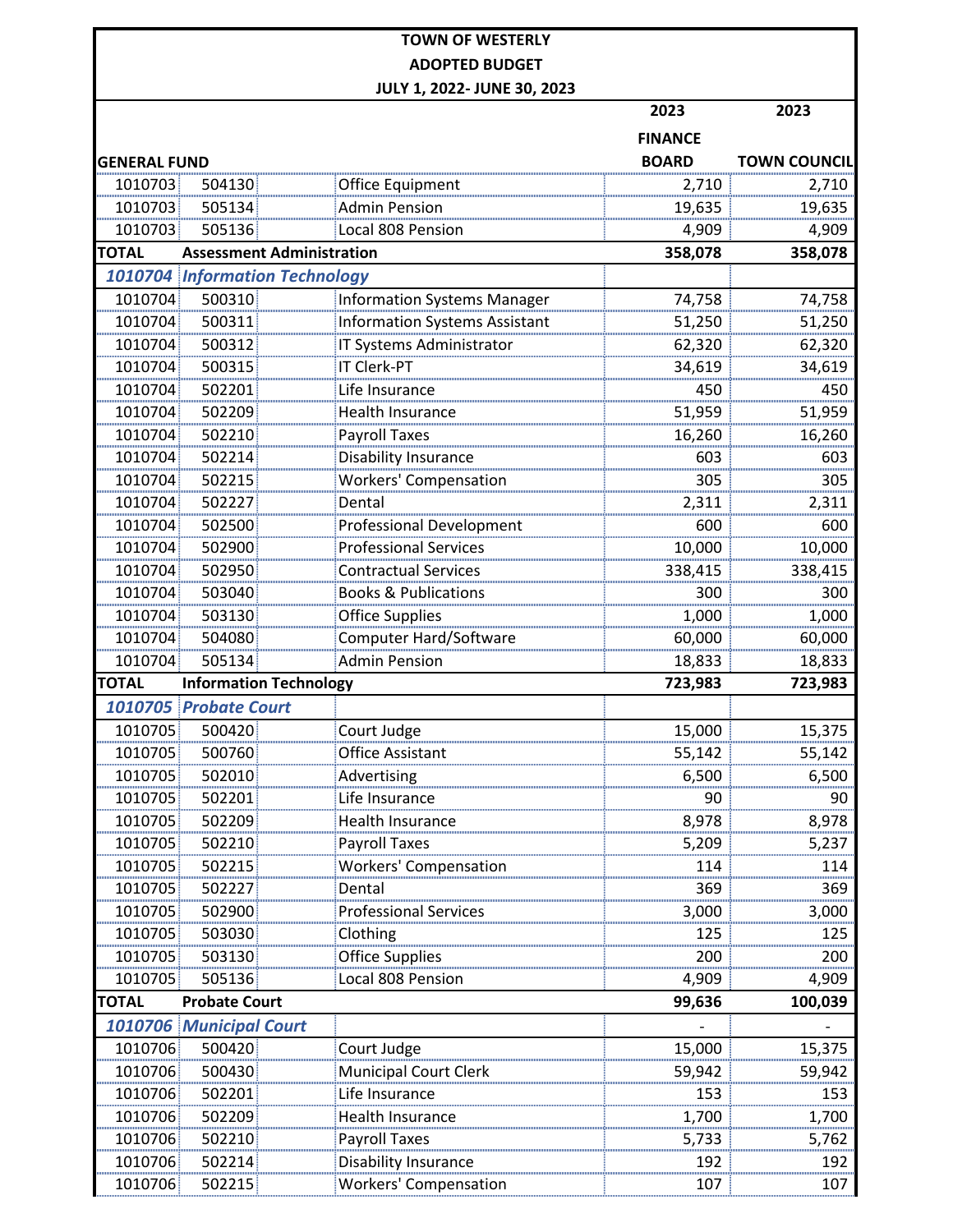|                     |                                |                                      | 2023           | 2023                |
|---------------------|--------------------------------|--------------------------------------|----------------|---------------------|
|                     |                                |                                      | <b>FINANCE</b> |                     |
| <b>GENERAL FUND</b> |                                |                                      | <b>BOARD</b>   | <b>TOWN COUNCIL</b> |
| 1010706             | 503130                         | <b>Office Supplies</b>               | 500            | 500                 |
| 1010706             | 505134                         | <b>Admin Pension</b>                 | 5,994          | 5,994               |
| <b>TOTAL</b>        | <b>Municipal Court</b>         |                                      | 89,321         | 89,725              |
|                     | <b>1010707 Human Resources</b> |                                      |                |                     |
| 1010707             | 500330                         | <b>Human Resources Director</b>      | 65,544         | 65,544              |
| 1010707             | 500405                         | <b>HR Specialist</b>                 | 37,310         | 37,310              |
| 1010707             | 502010                         | Advertising                          | 7,500          | 7,500               |
| 1010707             | 502050                         | Postage                              | 110            | 110                 |
| 1010707             | 502201                         | Life Insurance                       | 378            | 378                 |
| 1010707             | 502205                         | Health - Wellness                    | 10,000         | 10,000              |
| 1010707             | 502209                         | <b>Health Insurance</b>              | 28,420         | 28,420              |
| 1010707             | 502210                         | <b>Payroll Taxes</b>                 | 10,215         | 10,215              |
| 1010707             | 502214                         | Disability Insurance                 | 442            | 442                 |
| 1010707             | 502215                         | <b>Workers' Compensation</b>         | 1,034          | 1,034               |
| 1010707             | 502227                         | Dental                               | 1,423          | 1,423               |
| 1010707             | 502280                         | <b>Pre-Employment Testing</b>        | 10,000         | 10,000              |
| 1010707             | 502281                         | <b>Employee Recognition</b>          | 3,000          | 3,000               |
| 1010707             | 502282                         | <b>Tuition Reimbursement Program</b> | 2,000          | 2,000               |
| 1010707             | 502283                         | Internship Program                   | 5,000          | 5,000               |
| 1010707             | 502285                         | On the Job Training                  | 2,000          | 2,000               |
| 1010707             | 502300                         | Printing & Binding                   | 1,500          | 1,500               |
| 1010707             | 502301                         | <b>Trainings &amp; Seminars</b>      | 1,000          | 1,000               |
| 1010707             | 502500                         | <b>Professional Development</b>      | 1,000          | 1,000               |
| 1010707             | 502650                         | Maintenance of Equipment             | 100            | 100                 |
| 1010707             | 502950                         | <b>Contractual Services</b>          | 10,000         | 10,000              |
| 1010707             | 503130                         | <b>Office Supplies</b>               | 2,000          | 2,000               |
| 1010707             | 503430                         | <b>Police Testing</b>                | 1,500          | 1,500               |
| 1010707             | 504130                         | Office Equipment                     | 2,300          | 2,300               |
| 1010707             | 505134                         | <b>Admin Pension</b>                 | 13,801         | 13,801              |
| 1010707             | 505777                         | <b>Employee Assistance Program</b>   | 4,700          | 4,700               |
| 1010707             | 511160                         | Coordinator                          | 35,157         | 35,157              |
| 1010707             | 521120                         | <b>Unemployment Comp</b>             | 15,000         | 15,000              |
| <b>TOTAL</b>        | <b>Human Resources</b>         |                                      | 272,434        | 272,434             |
|                     | 1010708 Tax Collector          |                                      |                |                     |
| 1010708             | 500170                         | <b>Tax Collector</b>                 | 59,194         | 59,194              |
| 1010708             | 500381                         | Acct. Receivable Coordinator         | 36,593         | 36,593              |
| 1010708             | 500770                         | <b>Account Clerk II</b>              | 55,142         | 55,142              |
| 1010708             | 501040                         | Overtime & Standby                   | 2,500          | 2,500               |
| 1010708             | 502050                         | Postage                              | 21,540         | 21,540              |
| 1010708             | 502201                         | Life Insurance                       | 342            | 342                 |
| 1010708             | 502209                         | Health Insurance                     | 39,757         | 39,757              |
| 1010708             | 502210                         | <b>Payroll Taxes</b>                 | 11,558         | 11,558              |
| 1010708             | 502214                         | Disability Insurance                 | 307            | 307                 |
| 1010708             | 502215                         | <b>Workers' Compensation</b>         | 211            | 211                 |
| 1010708             | 502227                         | Dental                               | 1,342          | $\frac{1}{1,342}$   |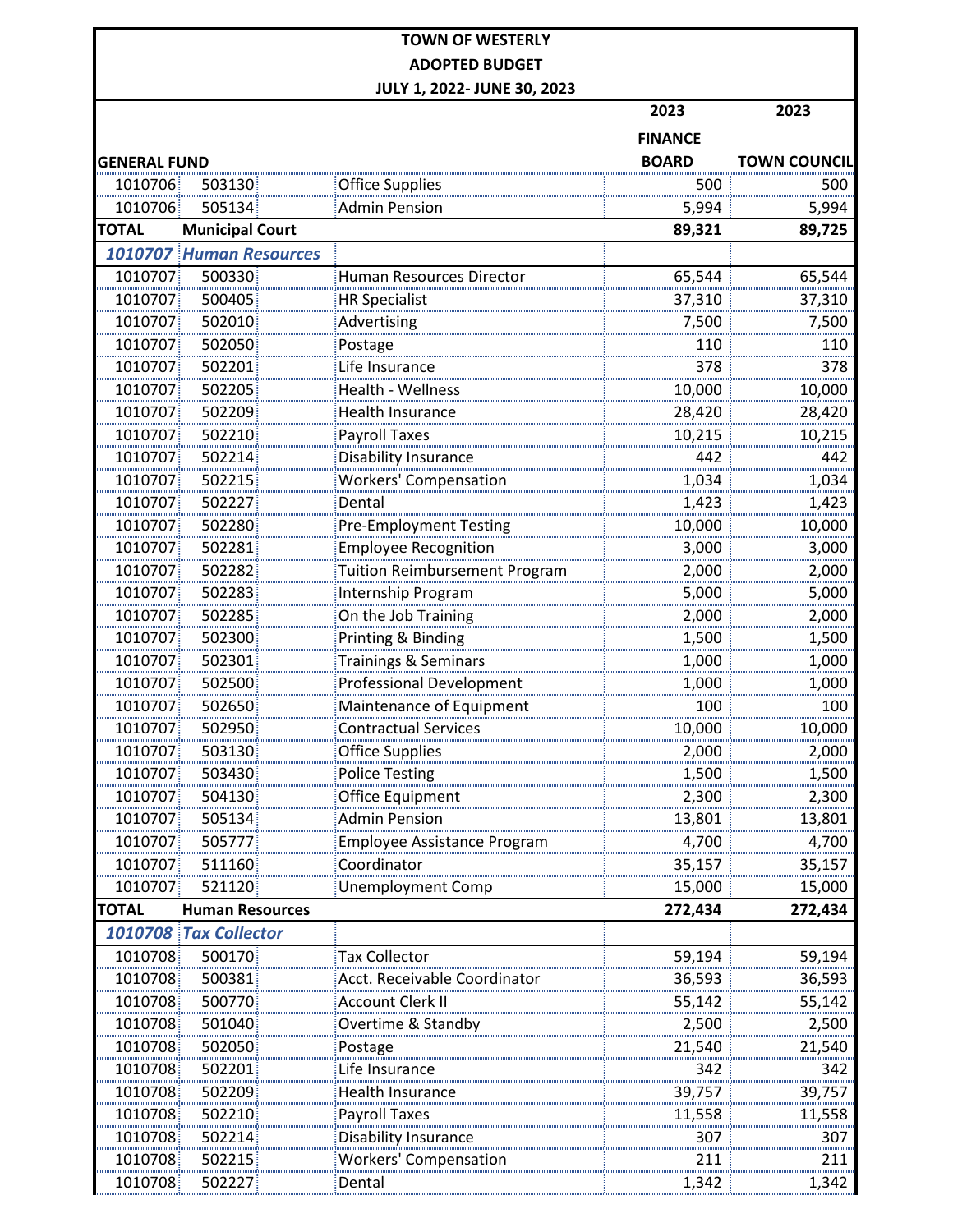|                     |                                             | <b>TOWN OF WESTERLY</b>         |                |                     |
|---------------------|---------------------------------------------|---------------------------------|----------------|---------------------|
|                     |                                             | <b>ADOPTED BUDGET</b>           |                |                     |
|                     |                                             | JULY 1, 2022- JUNE 30, 2023     |                |                     |
|                     |                                             |                                 | 2023           | 2023                |
|                     |                                             |                                 | <b>FINANCE</b> |                     |
| <b>GENERAL FUND</b> |                                             |                                 | <b>BOARD</b>   | <b>TOWN COUNCIL</b> |
| 1010708             | 502300                                      | <b>Printing and Binding</b>     | 11,450         | 11,450              |
| 1010708             | 502500                                      | <b>Professional Development</b> | 3,000          | 3,000               |
| 1010708             | 502872                                      | <b>Collection Fees - MCA</b>    | 22,000         | 22,000              |
| 1010708             | 503030                                      | Clothing                        | 125            | 125                 |
| 1010708             | 503130                                      | <b>Office Supplies</b>          | 2,500          | 2,500               |
| 1010708             | 504130                                      | Office Equipment                | 4,280          | 4,280               |
| 1010708             | 505134                                      | <b>Admin Pension</b>            | 9,579          | 9,579               |
| 1010708             | 505136                                      | Local 808 Pension               | 4,909          | 4,909               |
| <b>TOTAL</b>        | <b>Tax Collector</b>                        |                                 | 286,328        | 286,328             |
|                     | 1010802 Insurance and Claims                |                                 |                |                     |
| 1010802             | 502213                                      | LAP Insurance                   | 375,162        | 375,162             |
| 1010802             | 502340                                      | <b>Insurance Claims</b>         | 45,000         | 45,000              |
| 1010802             | 502950                                      | <b>Contractual Services'</b>    | 8,310          | 8,310               |
| <b>TOTAL</b>        | <b>Insurance and Claims</b>                 |                                 | 428,473        | 428,473             |
|                     | 1010803 Pension and OPEB                    |                                 |                |                     |
| 1010803             | 502204                                      | <b>Police Pension ARC</b>       | 1,945,900      | 1,945,900           |
| 1010803             | 505131                                      | <b>OPEB Contribution</b>        | 1,109,481      | 1,109,481           |
| 1010803             | 505132                                      | MERS (Municipal Emp. Retire)    | 181,261        | 181,261             |
| 1010803             | 505137                                      | Life Insurance Retirees         | 22,000         | 22,000              |
| <b>TOTAL</b>        | <b>Pension and OPEB</b>                     |                                 | 3,258,642      | 3,258,642           |
|                     | <b>1011001 Public Safety and Protection</b> |                                 |                |                     |
| 1011001             | 500110                                      | <b>Chief of Police</b>          | 135,695        | 135,695             |
| 1011001             | 500150                                      | Captain of Police               | 124,809        | 124,809             |
| 1011001             | 500220                                      | Lieutenant of Police            | 470,984        | 470,984             |
| 1011001             | 500360                                      | <b>Executive Assistant</b>      | 63,906         | 63,906              |
| 1011001             | 500545                                      | Mental Health Clinician         | 71,750         | 71,750              |
| 1011001             | 500550                                      | <b>Detective Sergeant</b>       | 112,853        | 112,853             |
| 1011001             | 500560                                      | Detective                       | 416,127        | 416,127             |
| 1011001             | 500570                                      | <b>Patrol Sergeant</b>          | 591,830        | 591,830             |

|         |        | <b>1011001 Public Safety and Protection</b> |           |           |
|---------|--------|---------------------------------------------|-----------|-----------|
| 1011001 | 500110 | <b>Chief of Police</b>                      | 135,695   | 135,695   |
| 1011001 | 500150 | Captain of Police                           | 124,809   | 124,809   |
| 1011001 | 500220 | Lieutenant of Police                        | 470,984   | 470,984   |
| 1011001 | 500360 | <b>Executive Assistant</b>                  | 63,906    | 63,906    |
| 1011001 | 500545 | Mental Health Clinician                     | 71,750    | 71,750    |
| 1011001 | 500550 | Detective Sergeant                          | 112,853   | 112,853   |
| 1011001 | 500560 | Detective                                   | 416,127   | 416,127   |
| 1011001 | 500570 | Patrol Sergeant                             | 591,830   | 591,830   |
| 1011001 | 500580 | Patrol Officer                              | 2,495,244 | 2,495,244 |
| 1011001 | 500760 | <b>Office Assistant</b>                     | 55,142    | 55,142    |
| 1011001 | 500830 | Clerk/Dispatcher II                         | 413,879   | 413,879   |
| 1011001 | 500880 | Private Detail Wages                        | 450,000   | 450,000   |
| 1011001 | 500940 | <b>Shift Premium</b>                        | 22,500    | 22,500    |
| 1011001 | 501020 | Part Time                                   | 96,261    | 96,261    |
| 1011001 | 501040 | Overtime & Standby                          | 460,000   | 460,000   |
| 1011001 | 501070 | <b>Holiday Pay</b>                          | 238,565   | 238,565   |
| 1011001 | 501075 | <b>Vacation Buyback</b>                     | 31,532    | 31,532    |
| 1011001 | 501080 | Court Overtime                              | 12,000    | 12,000    |
| 1011001 | 501090 | Sick Pay                                    | 1,500     | 1,500     |
| 1011001 | 502050 | Postage                                     | 400       | 400       |
| 1011001 | 502060 | Education                                   | 40,000    | 40,000    |
| 1011001 | 502190 | <b>Other Expenses</b>                       | 3,000     | 3,000     |
| 1011001 | 502191 | <b>Other Exp./Civil Preparedness</b>        | 1,000     | 1,000     |

1011001 502201 Life Insurance 5,760 5,760 5,760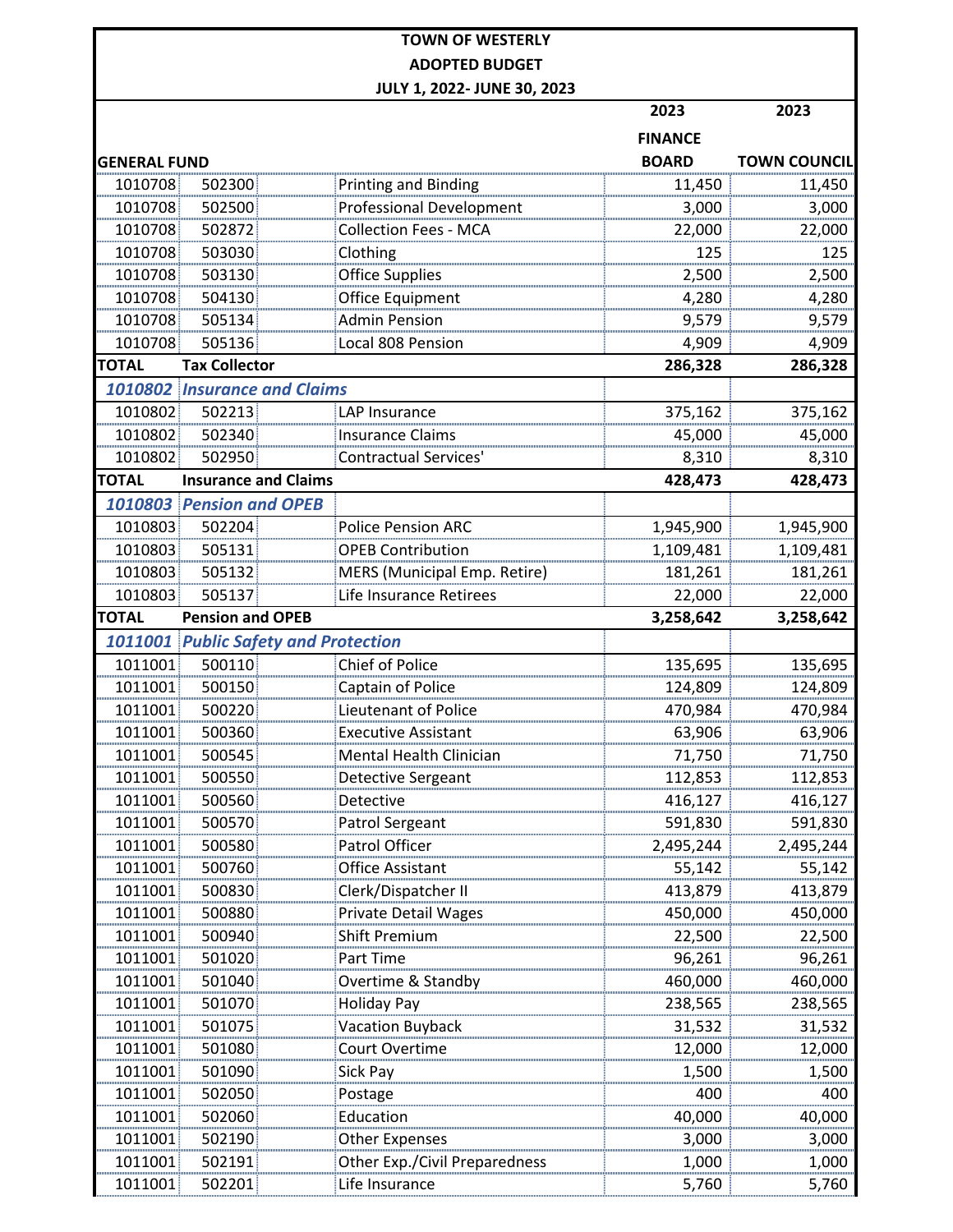|                     |                  | JULY 1, 2022- JUNE 30, 2023                         | 2023           | 2023                |
|---------------------|------------------|-----------------------------------------------------|----------------|---------------------|
|                     |                  |                                                     |                |                     |
|                     |                  |                                                     | <b>FINANCE</b> | <b>TOWN COUNCIL</b> |
| <b>GENERAL FUND</b> |                  |                                                     | <b>BOARD</b>   |                     |
| 1011001             | 502202<br>502209 | <b>Police RHS</b>                                   | 11,974         | 11,974              |
| 1011001<br>1011001  | 502210           | <b>Health Insurance</b>                             | 916,494        | 916,494             |
| 1011001             | 502214           | <b>Payroll Taxes</b><br>Disability Insurance        | 170,087<br>868 | 170,087<br>868      |
| 1011001             | 502215           | <b>Workers' Compensation</b>                        | 3,944          | 3,944               |
| 1011001             | 502227           | Dental                                              | 47,796         |                     |
| 1011001             | 502300           | Printing & Binding                                  | 1,000          | 47,796<br>1,000     |
| 1011001             | 502500           | <b>Professional Development</b>                     | 15,000         | 15,000              |
| 1011001             | 502900           | <b>Professional Services</b>                        | 5,000          | 5,000               |
| 1011001             | 502950           | <b>Contractual Services</b>                         | 5,000          | 5,000               |
| 1011001             | 503022           | Armory                                              | 45,000         | 45,000              |
| 1011001             | 503030           | Clothing                                            | 108,700        | 108,700             |
| 1011001             | 503040           | <b>Books &amp; Publications</b>                     | 600            | 600                 |
| 1011001             | 503070           | <b>Fuel &amp; Lubricants</b>                        | 130,000        | 130,000             |
| 1011001             | 503101           | <b>Harbor Parts</b>                                 | 15,000         | 15,000              |
| 1011001             | 503103           | <b>Police Parts</b>                                 | 70,000         | 70,000              |
| 1011001             | 503110           | <b>Medical Supplies</b>                             | 4,600          | 4,600               |
| 1011001             | 503130           | <b>Office Supplies</b>                              | 14,000         | 14,000              |
| 1011001             | 503270           | K-9 Expenses                                        | 2,500          | 2,500               |
| 1011001             | 504093           | Lease Payment                                       | 38,746         | 38,746              |
| 1011001             | 504130           | Office Equipment                                    | 14,000         | 14,000              |
| 1011001             | 505134           | <b>Admin Pension</b>                                | 13,566         | 13,566              |
| 1011001             | 505135           | Police Admin ICMA                                   | 60,739         | 60,739              |
| 1011001             | 505136           | Local 808 Pension                                   | 39,270         | 39,270              |
| 1011001             | 554250           | Safety Equipment                                    | 3,500          | 3,500               |
| <b>TOTAL</b>        |                  | <b>Public Safety and Protection</b>                 | 8,052,120      | 8,052,120           |
|                     |                  | <b>1011003 Public Safety and Civil Preparedness</b> |                |                     |
| 1011003             | 500575           | <b>Emergency Preparedness Dir</b>                   | 5,000          | 5,000               |
| 1011003             | 500576           | Asst Emerg Preparedness Dir                         | 5,000          | 5,000               |
| 1011003             | 502210           | <b>Payroll Taxes</b>                                | 383            | 383                 |
| 1011003             | 502500           | <b>Professional Development</b>                     | 700            | 700                 |
| 1011003             | 505134           | <b>Admin Pension</b>                                | 500            | 500                 |
| <b>TOTAL</b>        |                  | <b>Public Safety and Civil I Preparedness</b>       | 11,583         | 11,583              |
|                     |                  | <b>1011005 Public Safety/Technology</b>             |                |                     |
| 1011005             | 500312           | <b>Tech Manager</b>                                 | 72,826         | 72,826              |
| 1011005             | 502100           | Telephone                                           | 30,500         | 30,500              |
| 1011005             | 502201           | Life Insurance                                      | 180            | 180                 |
| 1011005             | 502209           | <b>Health Insurance</b>                             | 7,996          | 7,996               |
| 1011005             | 502210           | <b>Payroll Taxes</b>                                | 5,402          | 5,402               |
| 1011005             | 502214           | Disability Insurance                                | 233            | 233                 |
| 1011005             | 502215           | <b>Workers' Compensation</b>                        | 118            | 118                 |
| 1011005             | 502227           | Dental                                              | 369            | 369                 |
| 1011005             | 502500           | <b>Professional Development</b>                     | 1,500          | 1,500               |
| 1011005             | 502950           | <b>Contractual Services</b>                         | 52,000         | 52,000              |
| 1011005             | 503130           | <b>Office Supplies</b>                              | 3,000          | 3,000               |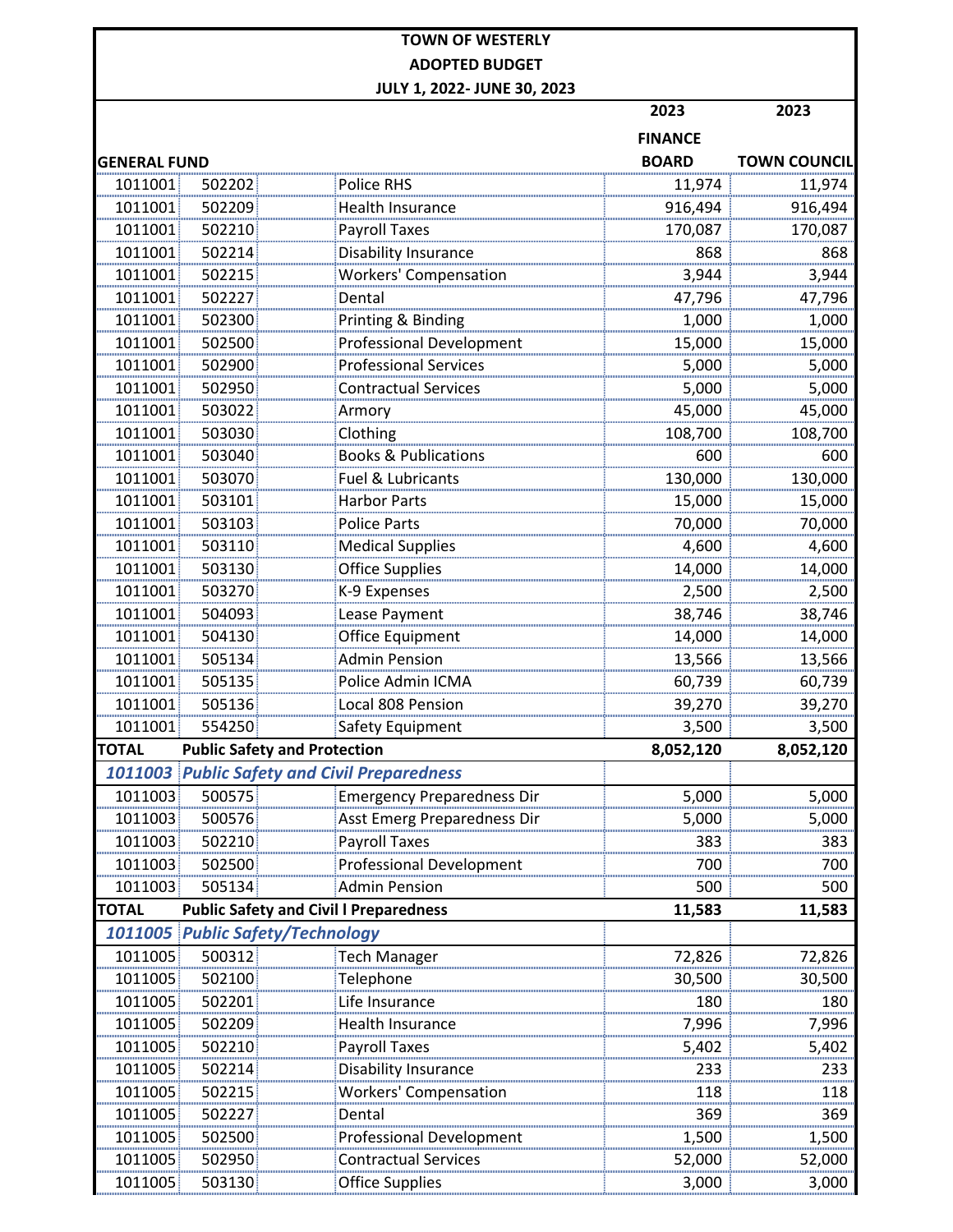|                     |                                 | JULY 1, 2022- JUNE 30, 2023           | 2023           | 2023                |
|---------------------|---------------------------------|---------------------------------------|----------------|---------------------|
|                     |                                 |                                       |                |                     |
|                     |                                 |                                       | <b>FINANCE</b> |                     |
| <b>GENERAL FUND</b> |                                 |                                       | <b>BOARD</b>   | <b>TOWN COUNCIL</b> |
| 1011005             | 504080                          | Computer Hard/Software                | 58,000         | 58,000              |
| 1011005             | 505134                          | <b>Admin Pension</b>                  | 7,283          | 7,283               |
| <b>TOTAL</b>        | <b>Public Safety/Technology</b> |                                       | 239,407        | 239,407             |
|                     | 1011006 Harbor Management       |                                       |                |                     |
| 1011006             | 500581                          | <b>Harbor Master</b>                  | 52,438         | 52,438              |
| 1011006             | 502201                          | Life Insurance                        | 180            | 180                 |
| 1011006             | 502210                          | <b>Payroll Taxes</b>                  | 4,012          | 4,012               |
| 1011006             | 502215                          | <b>Workers' Compensation</b>          | 1,846          | 1,846               |
| 1011006             | 502958                          | <b>Mooring Permit Fees</b>            | 5,000          | 5,000               |
| <b>TOTAL</b>        | <b>Harbor Management</b>        |                                       | 63,476         | 63,476              |
|                     | 1011008 Animal Shelter          |                                       |                |                     |
| 1011008             | 500840                          | <b>Animal Control Officer</b>         | 114,484        | 114,484             |
| 1011008             | 500903                          | <b>Asstnt Animal Shelter Director</b> | 51,326         | 51,326              |
| 1011008             | 501040                          | Overtime & Standby                    | 5,333          | 5,333               |
| 1011008             | 502004                          | Food                                  | 7,000          | 7,000               |
| 1011008             | 502005                          | <b>Vet Care</b>                       | 40,000         | 40,000              |
| 1011008             | 502201                          | Life Insurance                        | 360            | 360                 |
| 1011008             | 502209                          | <b>Health Insurance</b>               | 17,996         | 17,996              |
| 1011008             | 502210                          | <b>Payroll Taxes</b>                  | 12,923         | 12,923              |
| 1011008             | 502214                          | <b>Disability Insurance</b>           | 164            | 164                 |
| 1011008             | 502215                          | <b>Workers' Compensation</b>          | 2,468          | 2,468               |
| 1011008             | 502226                          | Sick Pay Incentive                    | 1,000          | 1,000               |
| 1011008             | 502227                          | Dental                                | 369            | 369                 |
| 1011008             | 502300                          | Printing & Binding                    | 2,000          | 2,000               |
| 1011008             | 502500                          | Professional Development              | 2,300          | 2,300               |
| 1011008             | 502650                          | Maint. of Equipment                   | 4,500          | 4,500               |
| 1011008             | 502899                          | Off-site Veterinarian Services        | 4,000          | 4,000               |
| 1011008             | 503030                          | Clothing                              | 3,000          | 3,000               |
| 1011008             | 503110                          | <b>Medical Supplies</b>               | 2,000          | 2,000               |
| 1011008             | 503130                          | <b>Office Supplies</b>                | 2,000          | 2,000               |
| 1011008             | 504901                          | <b>Credit Card Processing Fees</b>    | 1,000          | 1,000               |
| 1011008             | 505134                          | <b>Admin Pension</b>                  | 5,133          | 5,133               |
| 1011008             | 505136                          | Local 808 Pension                     | 9,818          | 9,818               |
| 1011008             | 506060                          | Equipment                             | 3,500          | 3,500               |
| 1011008             | 506101                          | <b>SUFA Net Proceeds</b>              | 10,000         | 10,000              |
| 1011008             | 560100                          | <b>Shelter Clinic Expenses</b>        | 60,400         | 60,400              |
| <b>TOTAL</b>        | <b>Animal Shelter</b>           |                                       | 363,074        | 363,074             |
| 1011091             | <b>DPW Building Maintenance</b> |                                       |                |                     |
| 1011091             | 500281                          | Manager of Buildings & Grounds        | 76,406         | 76,406              |
| 1011091             | 500730                          | Custodian II                          | 263,270        | 263,270             |
| 1011091             | 501040                          | Overtime & Standby                    | 2,000          | 2,000               |
| 1011091             | 502100                          | Telephone                             | 64,850         | 64,850              |
| 1011091             | 502201                          | Life Insurance                        | 630            | 630                 |
| 1011091             | 502209                          | Health Insurance                      | 82,488         | 82,488              |
| 1011091             | 502210                          | <b>Payroll Taxes</b>                  | 24,935         | 24,935              |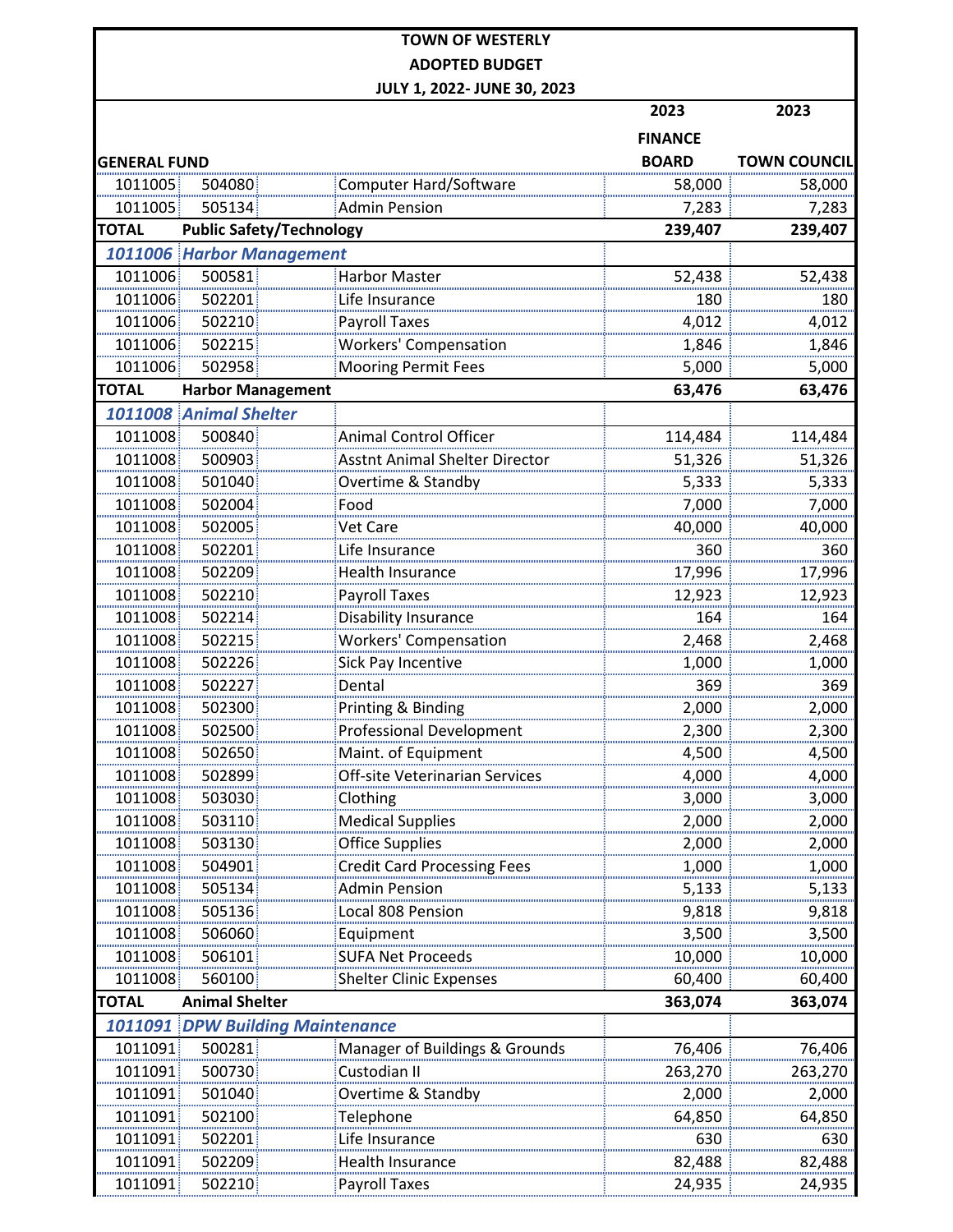|                     |        |                                       | 2023           | 2023                |
|---------------------|--------|---------------------------------------|----------------|---------------------|
|                     |        |                                       | <b>FINANCE</b> |                     |
| <b>GENERAL FUND</b> |        |                                       | <b>BOARD</b>   | <b>TOWN COUNCIL</b> |
| 1011091             | 502214 | Disability Insurance                  | 245            | 245                 |
| 1011091             | 502215 | <b>Workers' Compensation</b>          | 16,075         | 16,075              |
| 1011091             | 502227 | Dental                                | 4,325          | 4,325               |
| 1011091             | 502700 | Maintenance of Building & Imp         | 100,000        | 100,000             |
| 1011091             | 502947 | <b>Waste Disposal</b>                 | 12,100         | 12,100              |
| 1011091             | 502950 | <b>Contractual Services</b>           | 124,000        | 124,000             |
| 1011091             | 503030 | Clothing                              | 625            | 625                 |
| 1011091             | 503070 | Fuel & Lubricants                     | 1,500          | 1,500               |
| 1011091             | 503110 | <b>Medical Supplies</b>               | 1,000          | 1,000               |
| 1011091             | 503120 | Janitorial Supplies                   | 25,000         | 25,000              |
| 1011091             | 504130 | <b>Office Equipment</b>               | 1,000          | 1,000               |
| 1011091             | 505134 | <b>Admin Pension</b>                  | 7,641          | 7,641               |
| 1011091             | 505136 | Local 808 Pension                     | 24,544         | 24,544              |
| 1011091             | 506241 | <b>Recreation Maintenance</b>         |                |                     |
| 1011091             | 549640 | <b>Safety Supplies</b>                | 2,000          | 2,000               |
| <b>TOTAL</b>        |        | <b>DPW Building Maintenance</b>       | 834,633        | 834,633             |
|                     |        | 1011101 D.P.W. Administration         |                |                     |
| 1011101             | 500155 | Director of Public Works              | 56,013         | 0                   |
| 1011101             | 500160 | Superintendent of Public Works        | 102,113        | 102,113             |
| 1011101             | 500380 | <b>Administrative Assistant</b>       | 52,044         | 52,044              |
| 1011101             | 501040 | Overtime & Standby                    | 1,000          | 1,000               |
| 1011101             | 502201 | Life Insurance                        | 450            | 360                 |
| 1011101             | 502209 | <b>Health Insurance</b>               | 41,956         | 30,964              |
| 1011101             | 502210 | <b>Payroll Taxes</b>                  | 15,892         | 11,722              |
| 1011101             | 502214 | Disability Insurance                  | 673            | 493                 |
| 1011101             | 502215 | <b>Workers' Compensation</b>          | 3,688          | 3,643               |
| 1011101             | 502227 | Dental                                | 2,615          | 1,978               |
| 1011101             | 502300 | Printing & Binding                    | 1,750          | 1,750               |
| 1011101             | 502500 | <b>Professional Development</b>       | 1,500          | 1,500               |
| 1011101             | 503130 | <b>Office Supplies</b>                | 3,500          | 3,500               |
| 1011101             | 504130 | Office Equipment                      | 6,160          | 6,160               |
| 1011101             | 505134 | <b>Admin Pension</b>                  | 21,429         | 15,828              |
| 1011101             | 549640 | <b>Safety Supplies</b>                | 500            | 500                 |
| <b>TOTAL</b>        |        | D.P.W. Administration                 | 311,283        | 233,555             |
|                     |        | <b>1011102 Engineering Department</b> |                |                     |
| 1011102             | 500140 | <b>Town Engineer</b>                  | 73,728         | 73,728              |
| 1011102             | 500245 | <b>Construction Engineer</b>          | 64,339         | 64,339              |
| 1011102             | 500255 | Engineer                              | 63,047         | 63,047              |
| 1011102             | 500590 | Project Technician                    | 53,739         | 53,739              |
| 1011102             | 502020 | <b>Travel Expenses</b>                | 500            | 500                 |
| 1011102             | 502201 | Life Insurance                        | 630            | 630                 |
| 1011102             | 502209 | <b>Health Insurance</b>               | 52,541         | 52,541              |
| 1011102             | 502210 | <b>Payroll Taxes</b>                  | 18,863         | 18,863              |
| 1011102             | 502214 | Disability Insurance                  | 816            | 816                 |
| 1011102             | 502215 | <b>Workers' Compensation</b>          | 7,816          | 7,816               |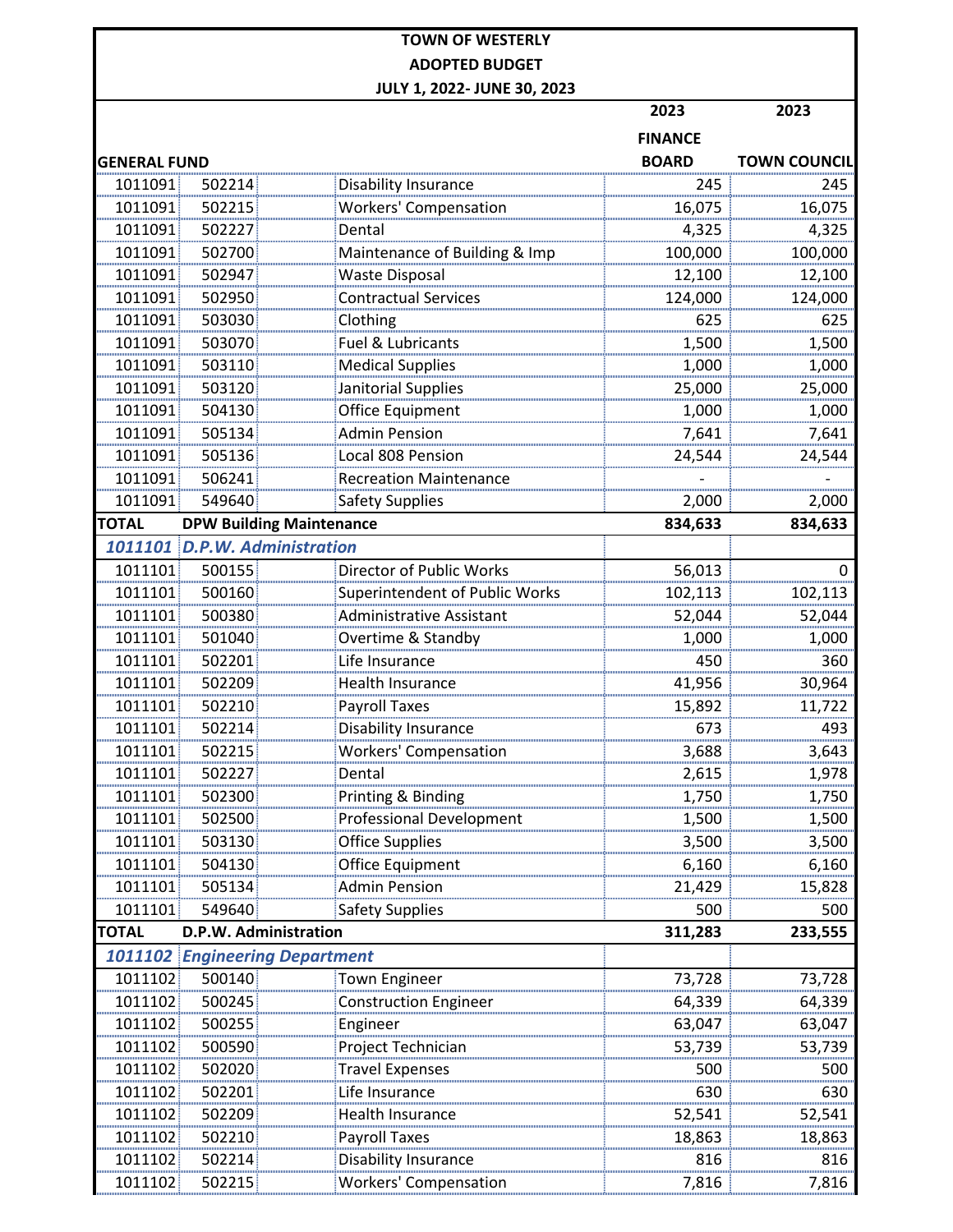|                            |                    | JULI 1, ZUZZ-JUNE 3U, ZUZ3                | 2023           | 2023                |
|----------------------------|--------------------|-------------------------------------------|----------------|---------------------|
|                            |                    |                                           | <b>FINANCE</b> |                     |
| <b>GENERAL FUND</b>        |                    |                                           | <b>BOARD</b>   | <b>TOWN COUNCIL</b> |
| 1011102                    | 502227             | Dental                                    | 2,893          | 2,893               |
| 1011102                    | 502300             | Printing & Binding                        | 500            | 500                 |
| 1011102                    | 502500             | <b>Professional Development</b>           | 2,000          | 2,000               |
| 1011102                    | 502900             | <b>Professional Services</b>              | 20,000         | 20,000              |
| 1011102                    | 503040             | <b>Books &amp; Publications</b>           | 750            | 750                 |
| 1011102                    | 503050             | <b>Construction Supplies</b>              | 500            | <br>500             |
| 1011102                    | 503130             | <b>Office Supplies</b>                    | 2,000          | 2,000               |
| 1011102                    | 503160             | Hardware & Tools                          | 500            | 500                 |
| 1011102                    | 504130             | Office Equipment                          | 2,500          | 2,500               |
| 1011102                    | 505134             | <b>Admin Pension</b>                      | 25,485         | 25,485              |
| 1011102                    | 508630             | <b>GIS System</b>                         | 20,000         | 20,000              |
| 1011102                    | 549640             | <b>Safety Supplies</b>                    | 500            | 500                 |
| <b>TOTAL</b>               |                    | <b>Engineering Department</b>             | 413,647        | 413,647             |
| 1011104 D.P.W. Tree Warden |                    |                                           |                |                     |
| 1011104                    | 501162             | Tree Warden                               | 1,000          | 1,000               |
| <b>TOTAL</b>               | D.P.W. Tree Warden |                                           | 1,000          | 1,000               |
|                            |                    | 1011105 DPW Highway & Grounds Maintenance |                |                     |
| 1011105                    | 500282             | Manager of Highway                        | 76,162         | 76,162              |
| 1011105                    | 500600             | <b>Crew Leader</b>                        | 118,769        | 118,769             |
| 1011105                    | 500650             | <b>Heavy Equipment Operator</b>           | 178,166        | 178,166             |
| 1011105                    | 500660             | <b>Light Equipment Operator</b>           | 457,018        | 457,018             |
| 1011105                    | 500710             | Laborer                                   | 418,660        | 418,660             |
| 1011105                    | 500711             | <b>Skilled Laborer</b>                    | 52,910         | 52,910              |
| 1011105                    | 501030             | <b>Seasonal Wages</b>                     | 48,973         | 48,973              |
| 1011105                    | 501040             | Overtime & Standby                        | 64,500         | 64,500              |
| 1011105                    | 502190             | <b>Other Expenses</b>                     | 1,000          | 1,000               |
| 1011105                    | 502201             | Life Insurance                            | 2,160          | 2,160               |
| 1011105                    | 502209             | <b>Health Insurance</b>                   | 375,707        | 375,707             |
| 1011105                    | 502210             | <b>Payroll Taxes</b>                      | 97,328         | 97,328              |
| 1011105                    | 502214             | Disability Insurance                      | 244            | 244                 |
| 1011105                    | 502215             | <b>Workers' Compensation</b>              | 109,304        | 109,304             |
| 1011105                    | 502227             | Dental                                    | 22,685         | 22,685              |
| 1011105                    | 502500             | <b>Professional Development</b>           | 2,000          | 2,000               |
| 1011105                    | 502750             | Rentals                                   | 3,000          | 3,000               |
| 1011105                    | 502900             | <b>Professional Services</b>              | 11,000         | 11,000              |
| 1011105                    | 502921             | <b>Professional Services - Trees</b>      | 10,000         | 10,000              |
| 1011105                    | 502947             | <b>Waste Disposal</b>                     | 20,000         | 20,000              |
| 1011105                    | 502950             | <b>Contractual Services</b>               | 176,000        | 176,000             |
| 1011105                    | 503010             | <b>Agriculture Supplies</b>               | 15,744         | 15,744              |
| 1011105                    | 503030             | Clothing                                  | 2,750          | 2,750               |
| 1011105                    | 503050             | <b>Construction Supplies</b>              | 10,000         | 10,000              |
| 1011105                    | 503070             | Fuel & Lubricants                         | 130,000        | 130,000             |
| 1011105                    | 503080             | Signs & Markers                           | 18,000         | 18,000              |
| 1011105                    | 503160             | Hardware & Tools                          | 9,500          | 9,500               |
| 1011105                    | 503310             | Pipes & Fitting                           | 5,000          | 5,000               |
|                            |                    |                                           |                |                     |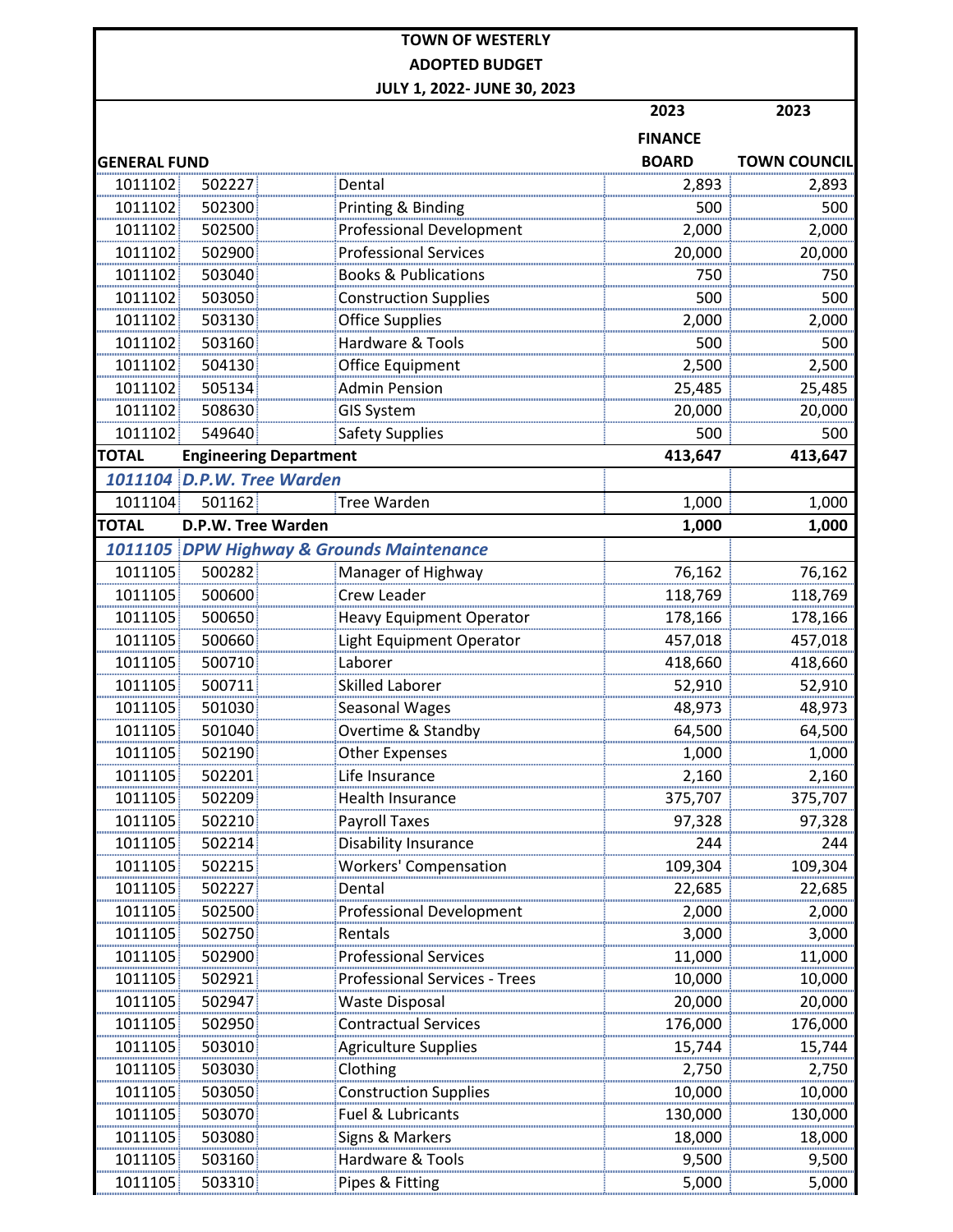|                     |                                         | <b>TOWN OF WESTERLY</b>               |                  |                     |
|---------------------|-----------------------------------------|---------------------------------------|------------------|---------------------|
|                     |                                         | <b>ADOPTED BUDGET</b>                 |                  |                     |
|                     |                                         | JULY 1, 2022- JUNE 30, 2023           |                  |                     |
|                     |                                         |                                       | 2023             | 2023                |
|                     |                                         |                                       | <b>FINANCE</b>   |                     |
| <b>GENERAL FUND</b> |                                         |                                       | <b>BOARD</b>     | <b>TOWN COUNCIL</b> |
| 1011105             | 503970                                  | <b>Asphalt Products</b>               | 30,000           | 30,000              |
| 1011105             | 503980                                  | <b>Concrete Products</b>              | 8,000            | 8,000               |
| 1011105             | 505134                                  | <b>Admin Pension</b>                  | 7,616            | 7,616               |
| 1011105             | 505136                                  | Local 808 Pension                     | 107,994          | 107,994             |
| 1011105             | 506060                                  | Equipment                             | 5,500            | 5,500               |
| 1011105             | 549640                                  | <b>Safety Supplies</b>                | 9,200            | 9,200               |
| <b>TOTAL</b>        |                                         | DPW Highway & Grounds Maintenance     | 2,604,890        | 2,604,890           |
|                     |                                         | 1011106 D.P.W. Division of Snow & Ice |                  |                     |
| 1011106             | 501040                                  | Overtime & Standby                    | 100,000          | 100,000             |
| 1011106             | 503020                                  | Materials                             | 110,000          | 110,000             |
| 1011106             | 503021                                  | <b>Meal Allowance</b>                 | 1,000            | 1,000               |
| 1011106             | 503070                                  | Fuel & Lubricants                     | 2,500            |                     |
| 1011106             |                                         |                                       |                  | 2,500               |
| 1011106             | 503100                                  | <b>Motor Vehicle Parts</b>            | 50,000           | 50,000              |
| <b>TOTAL</b>        | 503180<br>D.P.W. Division of Snow & Ice | Machinery & Equipment Parts           | 5,000<br>268,500 | 5,000<br>268,500    |
|                     |                                         |                                       |                  |                     |
|                     | 1011107 DPW-Utilities                   |                                       |                  |                     |
| 1011107             | 502180                                  | Fuel Oil (Heating)                    | 10,000           | 10,000              |
| 1011107             | 502222                                  | Electric                              | 200,000          | 200,000             |
| 1011107             | 502223                                  | <b>Natural Gas</b>                    | 35,200           | 35,200              |
| 1011107             | 502224                                  | Water                                 | 76,900           | 76,900              |
| 1011107             | 502225                                  | <b>Verizon Circuit Fees</b>           | 6,000            | 6,000               |
| 1011107             | 502790                                  | Streetlights                          | 300,000          | 300,000             |
| 1011107             | 502950                                  | <b>Contractual Services</b>           | 87,350           | 87,350              |
| <b>TOTAL</b>        | <b>DPW-Utilities</b>                    |                                       | 715,450          | 715,450             |
|                     |                                         | 1011109 D.P.W. Equipment Maintenance  |                  |                     |
| 1011109             | 500670                                  | Senior Mechanic                       | 63,391           | 63,391              |
| 1011109             | 500680                                  | Mechanic Welder                       | 180,018          | 180,018             |
| 1011109             | 501040                                  | Overtime & Standby                    | 1,000            | 1,000               |
| 1011109             | 502201                                  | Life Insurance                        | 360              | 360                 |
| 1011109             | 502209                                  | Health Insurance                      | 57,948           | 57,948              |
| 1011109             | 502210                                  | <b>Payroll Taxes</b>                  | 17,973           | 17,973              |
| 1011109             | 502215                                  | <b>Workers' Compensation</b>          | 21,444           | 21,444              |
| 1011109             | 502227                                  | Dental                                | 3,008            | 3,008               |
| 1011109             | 502400                                  | <b>Cleaning Service</b>               | 7,000            | 7,000               |
| 1011109             | 502500                                  | <b>Professional Development</b>       | 400              | 400                 |
| 1011109             | 502750                                  | Rentals                               | 1,000            | 1,000               |
| 1011109             | 502900                                  | <b>Professional Services</b>          | 11,000           | 11,000              |
| 1011109             | 503030                                  | Clothing                              | 500              | 500                 |
| 1011109             | 503070                                  | Fuel & Lubricants                     | 4,000            | 4,000               |
| 1011109             | 503102                                  | <b>Highway Parts</b>                  | 130,000          | 130,000             |
| 1011109             | 503160                                  | <b>Hardware &amp; Tools</b>           | 6,400            | 6,400               |
| 1011109             | 505136                                  | Local 808 Pension                     | 19,635           | 19,635              |
| 1011109             | 505300                                  | Fees/Registration                     | 500              | 500                 |
| 1011109             | 549640                                  | Safety Supplies                       | 1,600            | 1,600               |
| <b>TOTAL</b>        |                                         | D.P.W. Equipment Maintenance          | 527,176          | 527,176             |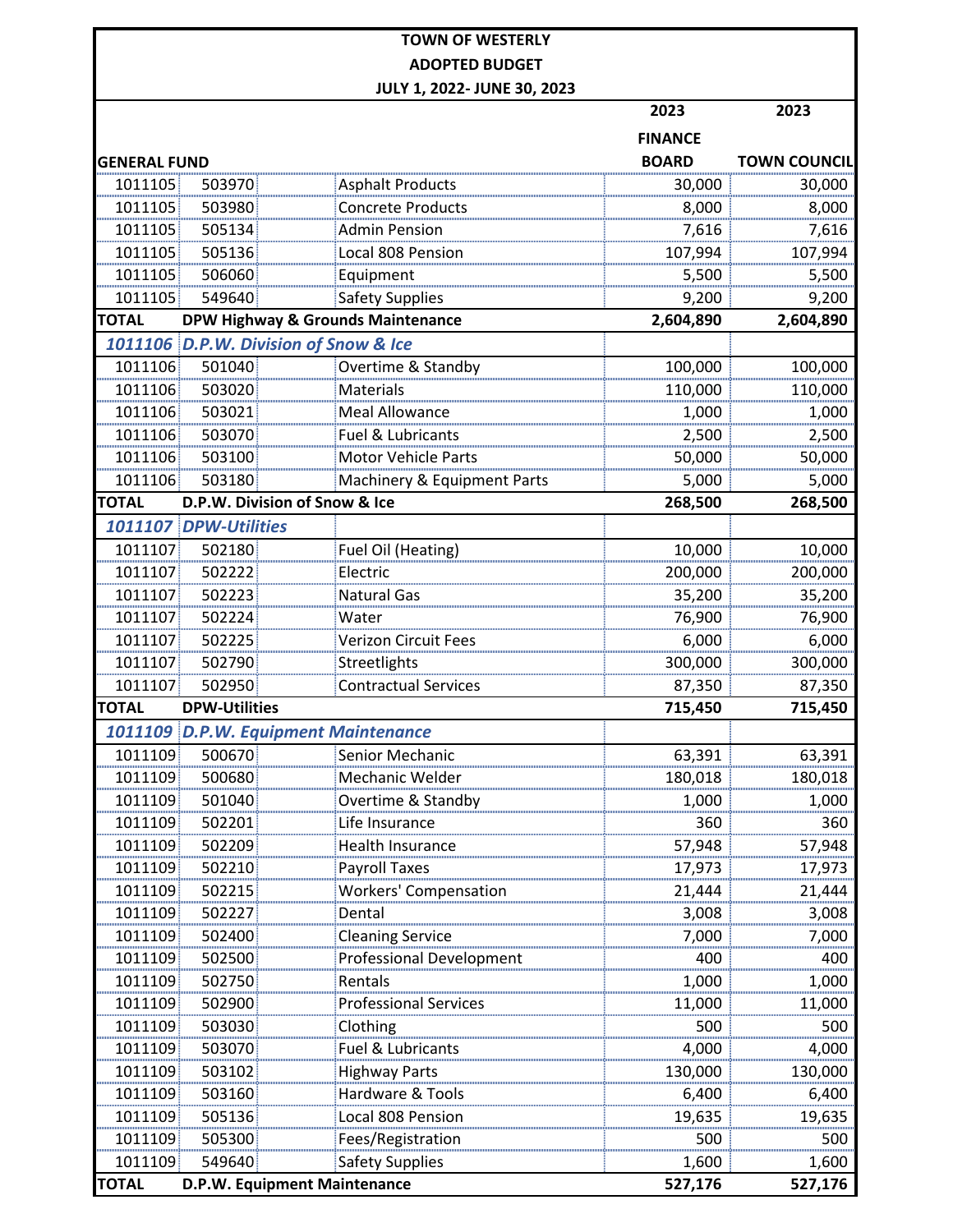|                     |                               | <b>TOWN OF WESTERLY</b>                       |                |                     |
|---------------------|-------------------------------|-----------------------------------------------|----------------|---------------------|
|                     |                               | <b>ADOPTED BUDGET</b>                         |                |                     |
|                     |                               | JULY 1, 2022- JUNE 30, 2023                   |                |                     |
|                     |                               |                                               | 2023           | 2023                |
|                     |                               |                                               | <b>FINANCE</b> |                     |
| <b>GENERAL FUND</b> |                               |                                               | <b>BOARD</b>   | <b>TOWN COUNCIL</b> |
|                     |                               | 1011304 Senior Citizens Center                |                |                     |
| 1011304             | 501220                        | Personnel                                     | 57,975         | 57,975              |
| 1011304             | 502200                        | Utilities                                     | 35,000         | 35,000              |
| 1011304             | 502700                        | Maintenance of Buildings & Imp                | 18,500         | 18,500              |
| 1011304             | 506410                        | <b>Elderly Transportation</b>                 | 22,658         | 22,658              |
| 1011304             | 506500                        | Senior Citizens' Cntr Subsidy                 | 102,419        | 102,419             |
| 1011304             | 506501                        | Senior Citizens' Meals                        | 4,000          | 4,000               |
| <b>TOTAL</b>        | <b>Senior Citizens Center</b> |                                               | 240,552        | 240,552             |
|                     |                               | <b>1011305 Subsidies Community Service</b>    |                |                     |
| 1011305             | 506420                        | South County Community Action                 | 15,750         | 15,750              |
| 1011305             | 506450                        | <b>Wood River Health Center</b>               | 10,000         | 10,000              |
| 1011305             | 506460                        | Visiting Nurse Services                       | 7,500          | 7,500               |
| 1011305             | 506480                        | Olean Regional Center                         | 12,000         | 12,000              |
| 1011305             | 506490                        | Domestic Violence Res. Center                 | 2,500          | 2,500               |
| 1011305             | 506503                        | Wash Cty Coalition for Child                  | 1,000          | 1,000               |
| 1011305             | 506511                        | Living Supply Closet, Inc.                    | 2,000          | 2,000               |
| 1011305             | 506550                        | <b>WARM</b>                                   | 22,000         | 22,000              |
| 1011305             | 506740                        | Meals on Wheels                               | 500            | 500                 |
| 1011305             | 506750                        | <b>Greater North End Community De</b>         | 7,500          | 7,500               |
| 1011305             | 506780                        | Pawcatuck Neighborhood Center                 | 11,025         | 11,025              |
| 1011305             | 506840                        | Johnny Cake Center                            | 32,000         | 32,000              |
| 1011305             | 506924                        | <b>Literacy Volunteers</b>                    | 7,700          | 7,700               |
| 1011305             | 506937                        | <b>Tower Street Community Center</b>          |                | 10,000              |
| 1011305             | 506932                        | <b>Westerly Little League</b>                 | 9,500          | 9,500               |
| 1011305             | 506933                        | PeeWee Football                               | 5,000          | 7,000               |
| 1011305             | 506934                        | <b>Westerly Youth Soccer Associat</b>         | 5,000          | 5,000               |
| 1011305             | 506935                        | Westerly Ed Center (RIOPC/WEC)                | 5,000          | 5,000               |
| 1011305             | 506936                        | Westerly Youth Lacrosse                       | 2,000          | 5,000               |
| <b>TOTAL</b>        |                               | <b>Subsidies Community Service</b>            | 157,975        | 172,975             |
|                     |                               | <b>1011306 Subsidies Town Extension</b>       |                |                     |
| 1011306             | 505800                        | State Library Aid                             | 368,242        | 368,242             |
| 1011306             | 506400                        | <b>Ambulance Corps</b>                        | 100,000        | 100,000             |
| 1011306             | 506590                        | Westerly Public Library & Park                | 415,000        | 415,000             |
| 1011306             | 506630                        | <b>Westerly Armory Restoration</b>            | 32,000         | 40,000              |
| <b>TOTAL</b>        |                               | <b>Subsidies Town Extension</b>               | 915,242        | 923,242             |
|                     |                               | <b>1011307 Subsidies Public Events</b>        |                |                     |
| 1011307             | 506600                        | <b>Westerly Summer Pops</b>                   | 10,000         | 10,000              |
| 1011307             | 506610                        | <b>Westerly Band</b>                          | 3,500          | 3,500               |
| 1011307             | 506612                        | <b>Flock Theatre</b>                          | 5,000          | 5,000               |
| 1011307             | 506681                        | Colonial Theatre School, Inc.                 | 5,000          | 5,000               |
| 1011307             | 506760                        | <b>Columbus Day Parade</b>                    | 5,000          | 5,000               |
| 1011307             | 506770                        | Veterans Parades (2)                          | 5,000          | 5,000               |
| <b>TOTAL</b>        | <b>Subsidies Public Event</b> |                                               | 33,500         | 33,500              |
|                     |                               | <b>1011308 Subsidies Economic Development</b> |                |                     |
| 1011308             | 505052                        | <b>USPS Parking Lot Lease</b>                 | 6,768          | 6,768               |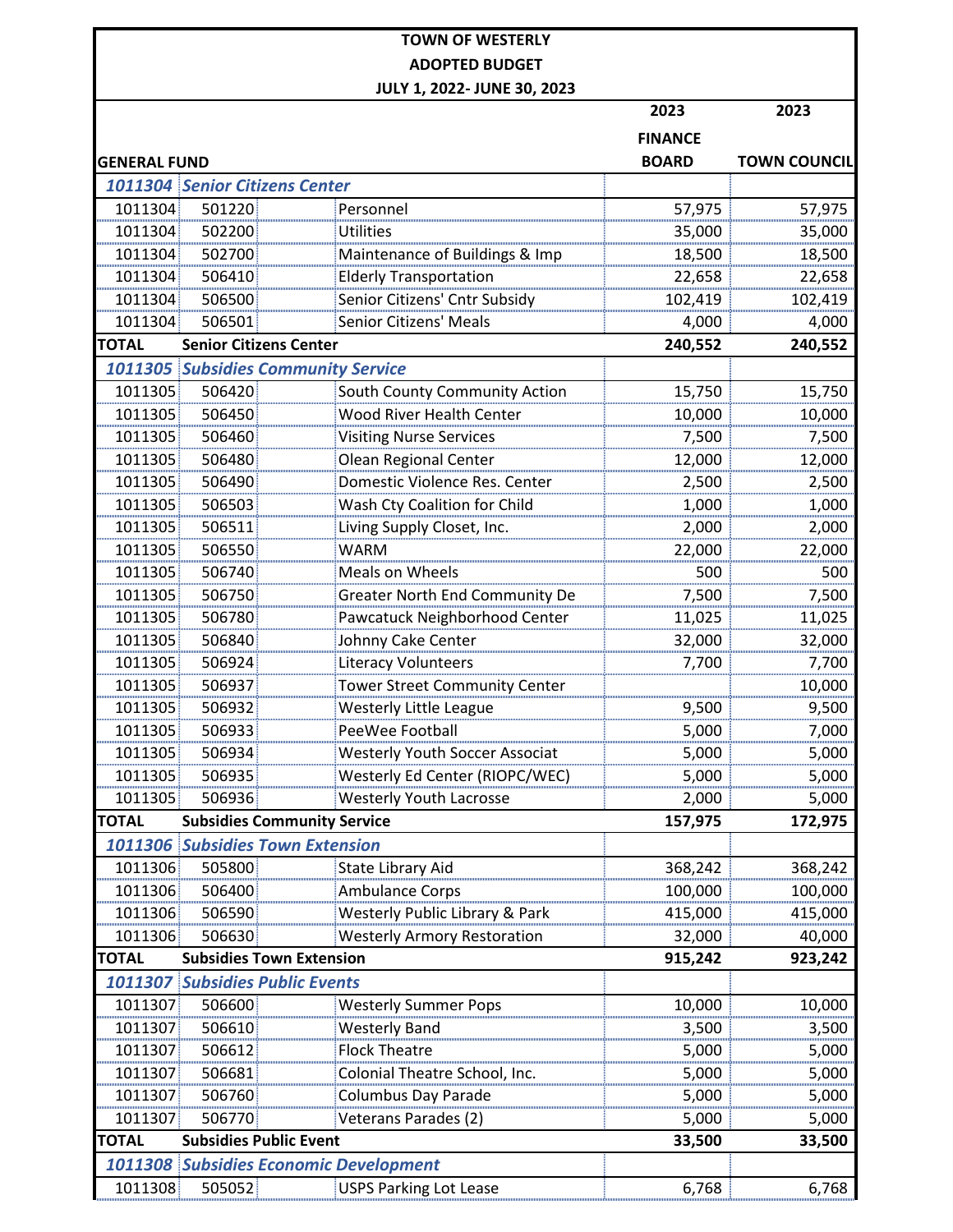|                     |                                             |                                       | 2023           | 2023                |
|---------------------|---------------------------------------------|---------------------------------------|----------------|---------------------|
|                     |                                             |                                       | <b>FINANCE</b> |                     |
| <b>GENERAL FUND</b> |                                             |                                       | <b>BOARD</b>   | <b>TOWN COUNCIL</b> |
| 1011308             | 505053                                      | Canal St Parking Lot Lease            | 30,000         | 15,000              |
| 1011308             | 506580                                      | <b>Chamber of Commerce</b>            | 50,000         | 50,000              |
| 1011308             | 508330                                      | Watch Hill Fire District              | 10,000         | 10,000              |
| <b>TOTAL</b>        |                                             | <b>Subsidies Economic Development</b> | 96,768         | 81,768              |
|                     | 1011402 Recreation                          |                                       |                |                     |
| 1011402             | 500120                                      | <b>Recreation Director</b>            | 75,657         | 75,657              |
| 1011402             | 500865                                      | Program Coordinator                   | 47,959         | 47,959              |
| 1011402             | 501030                                      | Seasonal Wages                        | 270,000        | 270,000             |
| 1011402             | 501031                                      | Maintenance Supervisor                | 22,550         | 22,550              |
| 1011402             | 501036                                      | <b>Seasonal Camps</b>                 | 68,022         | 68,022              |
| 1011402             | 501040                                      | Overtime & Standby                    | 4,000          | 4,000               |
| 1011402             | 502010                                      | Advertising                           | 1,500          | 1,500               |
| 1011402             | 502020                                      | <b>Travel Expenses</b>                | 500            | 500                 |
| 1011402             | 502050                                      | Postage                               | 60             | 60                  |
| 1011402             | 502201                                      | Life Insurance                        | 360            | 360                 |
| 1011402             | 502209                                      | <b>Health Insurance</b>               | 41,525         | 41,525              |
| 1011402             | 502210                                      | <b>Payroll Taxes</b>                  | 36,383         | 36,383              |
| 1011402             | 502214                                      | Disability Insurance                  | 396            | 396<br>             |
| 1011402             | 502215                                      | Workers' Compensation                 | 19,333         | 19,333              |
| 1011402             | 502227                                      | Dental                                | 2,435          | 2,435               |
| 1011402             | 502300                                      | Printing & Binding                    | 4,500          | 4,500               |
| 1011402             | 502650                                      | Maintenance of Equipment              | 1,500          | 1,500               |
| 1011402             | 502700                                      | Maintenance of Building & Impr        | 1,000          | 1,000               |
| 1011402             | 502950                                      | <b>Contractual Services</b>           | 17,120         | 17,120              |
| 1011402             | 503030                                      | Clothing                              | 2,750          | 2,750               |
| 1011402             | 503100                                      | Motor Veh. Parts                      | 4,000          | 4,000               |
| 1011402             | 503104                                      | <b>Recreation Parts</b>               | 21,000         | 21,000              |
| 1011402             | 503130                                      | Office Supplies                       | 500            | 500                 |
| 1011402             | 503135                                      | Point of Sale (POS) System            | 1,500          | 1,500               |
| 1011402             | 503140                                      | <b>Recreation Supplies</b>            | 10,000         | 10,000              |
| 1011402             | 503250                                      | <b>Safety Supplies</b>                | 2,000          | 2,000               |
| 1011402             | 503251                                      | Trash Removal                         | 22,000         | 22,000              |
| 1011402             | 503260                                      | <b>Bus Trips</b>                      | 2,000          | 2,000               |
| 1011402             | 504594                                      | <b>Recreation Programming</b>         | 18,000         | 18,000              |
| 1011402             | 504901                                      | <b>Credit Card Processing Fees</b>    | 5,000          | 5,000               |
| 1011402             | 504990                                      | <b>Recreation Improvements</b>        | 17,000         | 17,000              |
| 1011402             | 505134                                      | <b>Admin Pension</b>                  | 12,362         | 12,362              |
| 1011402             | 505292                                      | <b>Beach Parts</b>                    | 3,000          | 3,000               |
| 1011402             | 506241                                      | <b>Recreation Maintenance</b>         | 25,000         | 25,000              |
| 1011402             | 590100                                      | <b>Community Activities</b>           | 5,000          | 5,000               |
| <b>TOTAL</b>        | <b>Recreation</b>                           |                                       | 765,913        | 765,913             |
|                     | <b>1011405 Celebration of Public Events</b> |                                       |                |                     |
| 1011405             | 503080                                      | Signs & Markers                       | 200            | 200                 |
| 1011405             | 503410                                      | Veterans Memorial                     | 4,500          | 4,500               |
| 1011405             | 503411                                      | Permanent Neighbor Day Comm           | 500            | 500                 |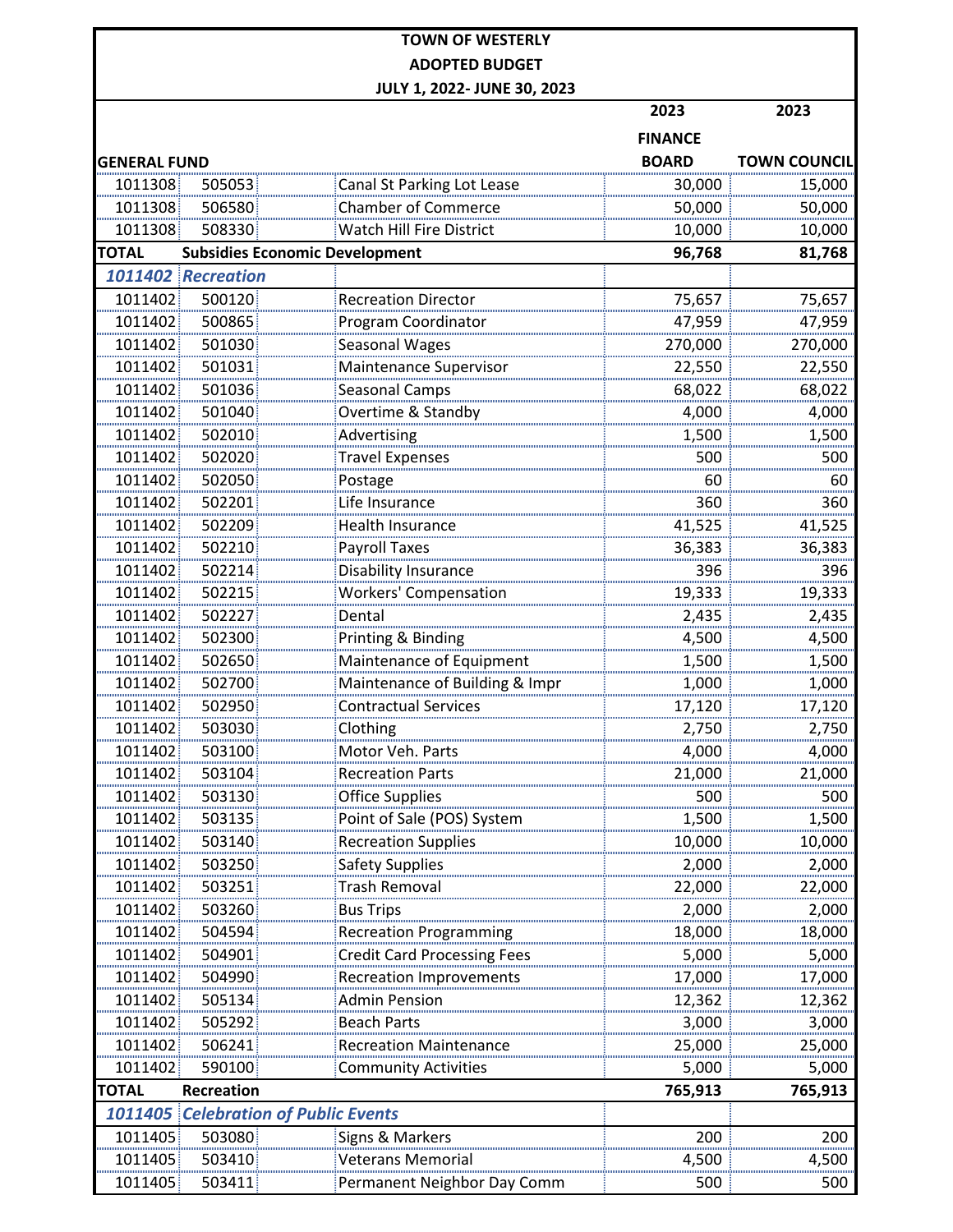**JULY 1, 2022- JUNE 30, 2023**

|                     |                                     | JULY 1, ZUZZ-JUNE 3U, ZUZ3      | 2023           | 2023                |
|---------------------|-------------------------------------|---------------------------------|----------------|---------------------|
|                     |                                     |                                 | <b>FINANCE</b> |                     |
| <b>GENERAL FUND</b> |                                     |                                 | <b>BOARD</b>   | <b>TOWN COUNCIL</b> |
| <b>TOTAL</b>        | <b>Celebration of Public Events</b> |                                 | 5,200          | 5,200               |
|                     | <b>1011702 Municipal Land Trust</b> |                                 |                |                     |
| 1011702             | 508311                              | Westerly Mun. Land Trust        | 10,000         | 10,000              |
| <b>TOTAL</b>        | <b>Municipal Land Trust</b>         |                                 | 10,000         | 10,000              |
|                     | <b>1011703 Conservation Board</b>   |                                 |                |                     |
| 1011703             | 504331                              | Town Forest                     | 2,000          | 2,000               |
| 1011703             | 504332                              | Rights of Way Maintenance       | 17,500         | 17,500              |
| <b>TOTAL</b>        | <b>Conservation Board</b>           |                                 | 19,500         | 19,500              |
|                     | <b>1011705 Development Services</b> |                                 |                |                     |
| 1011705             | 500210                              | Town Planner                    | 73,977         | 73,977              |
| 1011705             | 500215                              | <b>Principal Planner</b>        | 59,419         | 59,419              |
| 1011705             | 500260                              | <b>Building Official</b>        | 92,927         | 92,927              |
| 1011705             | 500262                              | <b>Grant Administrator</b>      | 71,750         | 71,750              |
| 1011705             | 500390                              | Zoning Official                 | 76,875         | 76,875              |
| 1011705             | 500391                              | Assistant Zoning Official       | 62,521         | 62,521              |
| 1011705             | 500510                              | <b>Building Inspector</b>       | 65,584         | 65,584              |
| 1011705             | 500701                              | Minimum Housing Official        | 56,375         | 56,375              |
| 1011705             | 500760                              | <b>Office Assistant</b>         | 55,142         | 55,142              |
| 1011705             | 501040                              | Overtime & Standby              | 1,000          | 1,000               |
| 1011705             | 502010                              | Advertising                     | 10,000         | 10,000              |
| 1011705             | 502201                              | Life Insurance                  | 1,638          | 1,638               |
| 1011705             | 502209                              | <b>Health Insurance</b>         | 117,092        | 117,092             |
| 1011705             | 502210                              | <b>Payroll Taxes</b>            | 45,765         | 45,765              |
| 1011705             | 502214                              | Disability Insurance            | 1,967          | 1,967               |
| 1011705             | 502215                              | <b>Workers' Compensation</b>    | 17,250         | 17,250              |
| 1011705             | 502227                              | Dental                          | 5,581          | 5,581               |
| 1011705             | 502300                              | Printing & Binding              | 4,000          | 4,000               |
| 1011705             | 502500                              | <b>Professional Development</b> | 8,000          | 8,000               |
| 1011705             | 502950                              | <b>Contractual Services</b>     | 68,000         | 68,000              |
| 1011705             | 503030                              | Clothing                        | 625            | 625                 |
| 1011705             | 503040                              | <b>Books &amp; Publications</b> | 400            | 400                 |
| 1011705             | 503130                              | <b>Office Supplies</b>          | 3,000          | 3,000               |
| 1011705             | 504130                              | Office Equipment                | 3,600          | 3,600               |
| 1011705             | 504935                              | <b>Public Outreach</b>          | 5,000          | 5,000               |
| 1011705             | 505134                              | <b>Admin Pension</b>            | 55,943         | 55,943              |
| 1011705             | 505136                              | Local 808 Pension               | 4,909          | 4,909               |
| 1011705             | 508646                              | <b>Tide Gauge</b>               | 7,500          | 7,500               |
| <b>TOTAL</b>        | <b>Development Services</b>         |                                 | 975,838        | 975,838             |
| 1011801             | <b>Restricted Programs</b>          |                                 |                |                     |
| 1011801             | 502340                              | Insurance Claims                | 25,000         | 25,000              |
| 1011801             | 502720                              | <b>Overlay Roads/Asphalt</b>    | 100,000        | 200,000             |
| 1011801             | 502725                              | Line Striping - Roads           | 10,000         | 10,000              |
| 1011801             | 504084                              | Revaluation                     | 75,000         | 75,000              |
| 1011801             | 504087                              | Audit                           | 10,000         | 10,000              |
| 1011801             | 504310                              | Sidewalk Repairs/Replacement    | 50,000         | 100,000             |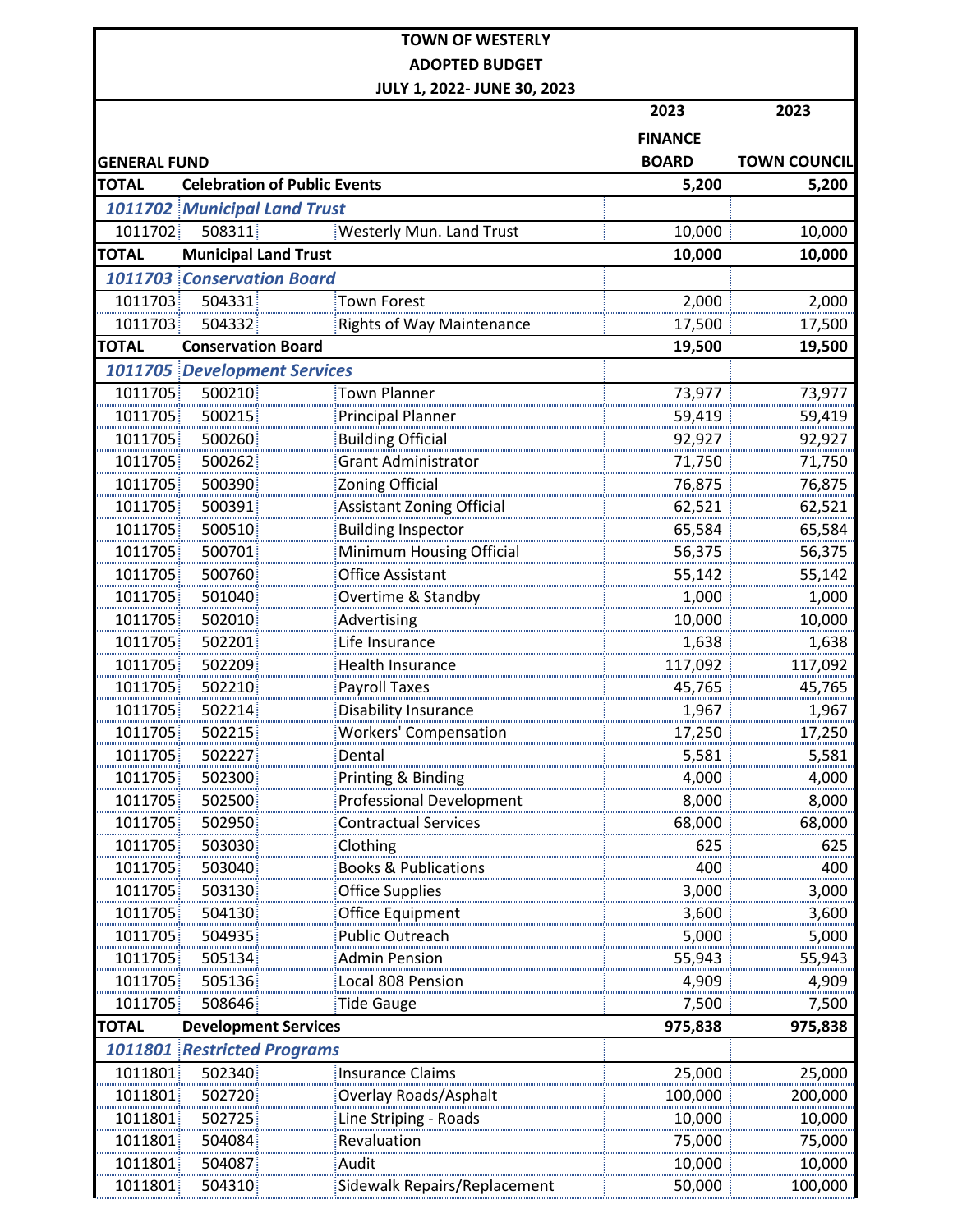|                     |                                       |                                         | 2023           | 2023                |
|---------------------|---------------------------------------|-----------------------------------------|----------------|---------------------|
|                     |                                       |                                         | <b>FINANCE</b> |                     |
| <b>GENERAL FUND</b> |                                       |                                         | <b>BOARD</b>   | <b>TOWN COUNCIL</b> |
| 1011801             | 504350                                | <b>Highway Drainage</b>                 | 25,000         | 25,000              |
| 1011801             | 504579                                | <b>EMA Equipment</b>                    | 5,000          | 5,000               |
| 1011801             | 504652                                | <b>Stormwater Phase II</b>              | 50,000         | 50,000              |
| 1011801             | 504791                                | <b>Bullet Proof Vest</b>                | 10,000         | 10,000              |
| 1011801             | 504795                                | <b>CERF Beach Improvements</b>          | 26,000         | 26,000              |
| 1011801             | 504995                                | <b>CERF Recreation</b>                  | 15,000         | 15,000              |
| 1011801             | 505250                                | Downtown Light Poles                    | 5,000          | 5,000               |
| 1011801             | 505487                                | Snow & Ice                              | 25,000         | 25,000              |
| 1011801             | 506166                                | <b>Grant Matches</b>                    | 750,000        | 750,000             |
| 1011801             | 506514                                | Downtown & Route 1 Study                | 15,000         | 15,000              |
| 1011801             | 506670                                | <b>Entertainment/Tunes on the Dunes</b> | 25,000         | 27,000              |
| 1011801             | 507280                                | Mosquito Control Program                | 18,000         | 18,000              |
| 1011801             | 508010                                | <b>Pump-Out Boat Expenses</b>           | 15,000         | 15,000              |
| 1011801             | 508320                                | <b>Economic Development Commission</b>  | 8,000          | 8,000               |
| 1011801             | 508611                                | <b>Lights and Poles</b>                 | 5,000          | 5,000               |
| 1011801             | 508630                                | <b>GIS System</b>                       | 10,000         | 10,000              |
| 1011801             | 508641                                | Upgrade IT Townwide                     | 25,000         | 25,000              |
| 1011801             | 508647                                | Police Retiree Expense                  | 5,000          | 5,000               |
| 1011801             | 508650                                | Comprehensive Plan Update               | 10,000         | 10,000              |
| 1011801             | 521120                                | <b>Unemployment Comp</b>                | 15,000         | 15,000              |
| <b>TOTAL</b>        | <b>Restricted Programs</b>            |                                         | 1,332,000      | 1,484,000           |
|                     | <b>1011908 Town Debt Service</b>      |                                         |                |                     |
| 1011908             | 502972                                | 2012C Refunding Bond                    | 120,000        | 120,000             |
| 1011908             | 502974                                | 2012A Roads                             | 360,000        | 360,000             |
| 1011908             | 502978                                | 2012B Beach Portion                     | 11,775         | <u>11,775</u>       |
| 1011908             | 502991                                | 2014 GOB - A Lucy                       | 55,000         | 55,000              |
| 1011908             | 502992                                | 2014 GOB - Town Refunding               | 790,000        | 790,000             |
| 1011908             | 503311                                | 2014 Road Bond                          | 320,000        | 320,000             |
| 1011908             | 503313                                | RICWFA 2016 Energy Eff. Bond            | 85,000         | 85,000              |
| 1011908             | 503314                                | 2017 GOB - A Refunding                  | 405,000        | 405,000             |
| 1011908             | 503315                                | 2017 RIIB Loan                          | 16,000         | 16,000              |
| 1011908             | 503316                                | 2020 RIIB Road Bond                     | 696,000        | 696,000             |
| 1011908             | 503317                                | 2020 RIIB Loan                          | 98,000         | 98,000              |
| 1011908             | 503318                                | 2021B GO Refunding Bonds                | 43,406         | 43,406              |
| 1011908             | 503319                                | FY22 Road Bond                          | 407,000        | 407,000             |
| 1011908             | 503330                                | <b>Energy Conservation ESCO-2014</b>    | 53,913         | 53,913              |
| 1011908             | 504338                                | 2019 Cal First                          | 102,187        | 102,187             |
| 1011908             | 504339                                | 2020 California First Leases            | 132,442        | 132,442             |
| 1011908             | 504342                                | 2022 California First Leases            | 339,225        | 339,225             |
| 1011908             | 505020                                | Interest                                | 779,297        | 779,297             |
| 1011908             | 505025                                | <b>Interest - Capital Lease</b>         | 56,352         | 56,352              |
| 1011908             | 509820                                | <b>Bank Fees</b>                        | 95,304         | 95,304              |
| 1011908             | 509841                                | <b>Administrative Fees</b>              | 2,500          | 2,500               |
| <b>TOTAL</b>        | <b>Town Debt Service</b>              |                                         | 4,968,401      | 4,968,401           |
|                     | <b>1011909 Education Debt Service</b> |                                         |                |                     |